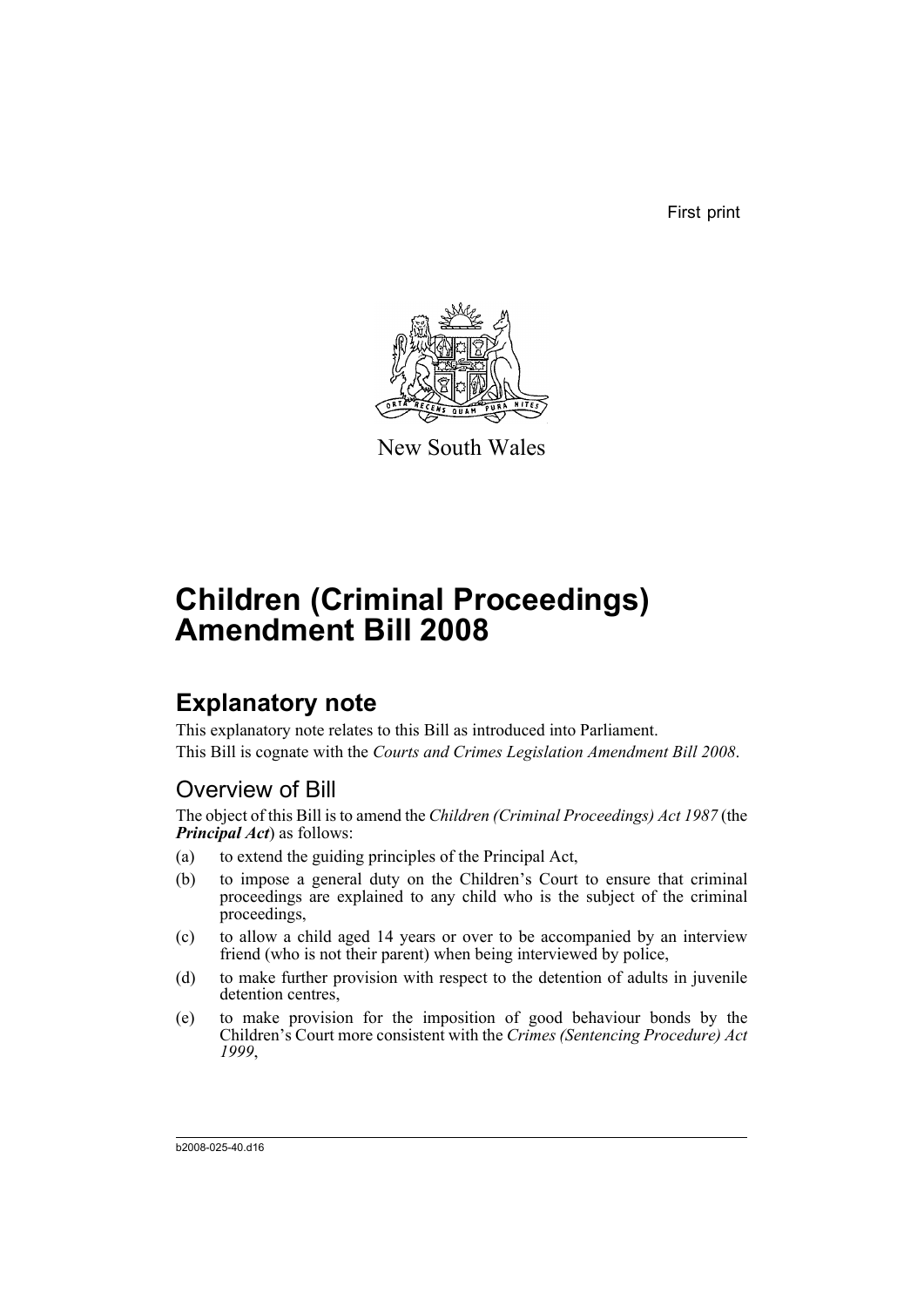Explanatory note

- (f) to enable the Children's Court to impose a fine in addition to probation in respect of a person found guilty of an offence,
- (g) to enable the Children's Court to impose both a community service order and a probation order in respect of a person found guilty of an offence,
- (h) to require the Children's Court to take certain matters into consideration before imposing a fine on a child,
- (i) to enable the Children's Court to exercise certain powers under road transport legislation in relation to persons whom it finds guilty of an offence (in the absence of a conviction),
- (j) to increase the maximum amount of compensation that may be ordered by the Children's Court,
- (k) to allow more than 2 consecutive or concurrent control orders to be imposed in respect of a child offender (up to a maximum total detention period of 3 years),
- (l) to repeal an uncommenced provision of the Principal Act relating to bail,
- (m) to confirm that background reports on children and victim impact statements may be utilised in certain proceedings before the Children's Court,
- (n) to remove the requirement that a non-parole period be set at the time that a control order is made, if the control order is suspended,
- (o) to make other minor, consequential and ancillary amendments.

The Bill also:

- (a) amends the *Children (Community Service Orders) Act 1987* so that participation in an approved personal development, educational or other program may be counted as community service work, and
- (b) amends the *Criminal Procedure Act 1986* to extend the powers of a Local Court when dealing with traffic offences committed by children, and
- (c) makes consequential amendments to other legislation.

# Outline of provisions

**Clause 1** sets out the name (also called the short title) of the proposed Act.

**Clause 2** provides for the commencement of the proposed Act on a day or days to be appointed by proclamation with the exception of clause 6, which commences on the date of assent.

**Clause 3** is a formal provision that gives effect to the amendments to the Principal Act set out in Schedule 1.

**Clause 4** is a formal provision that gives effect to the amendments to the *Children (Community Service Orders) Act 1987* and the *Criminal Procedure Act 1986* set out in Schedule 2.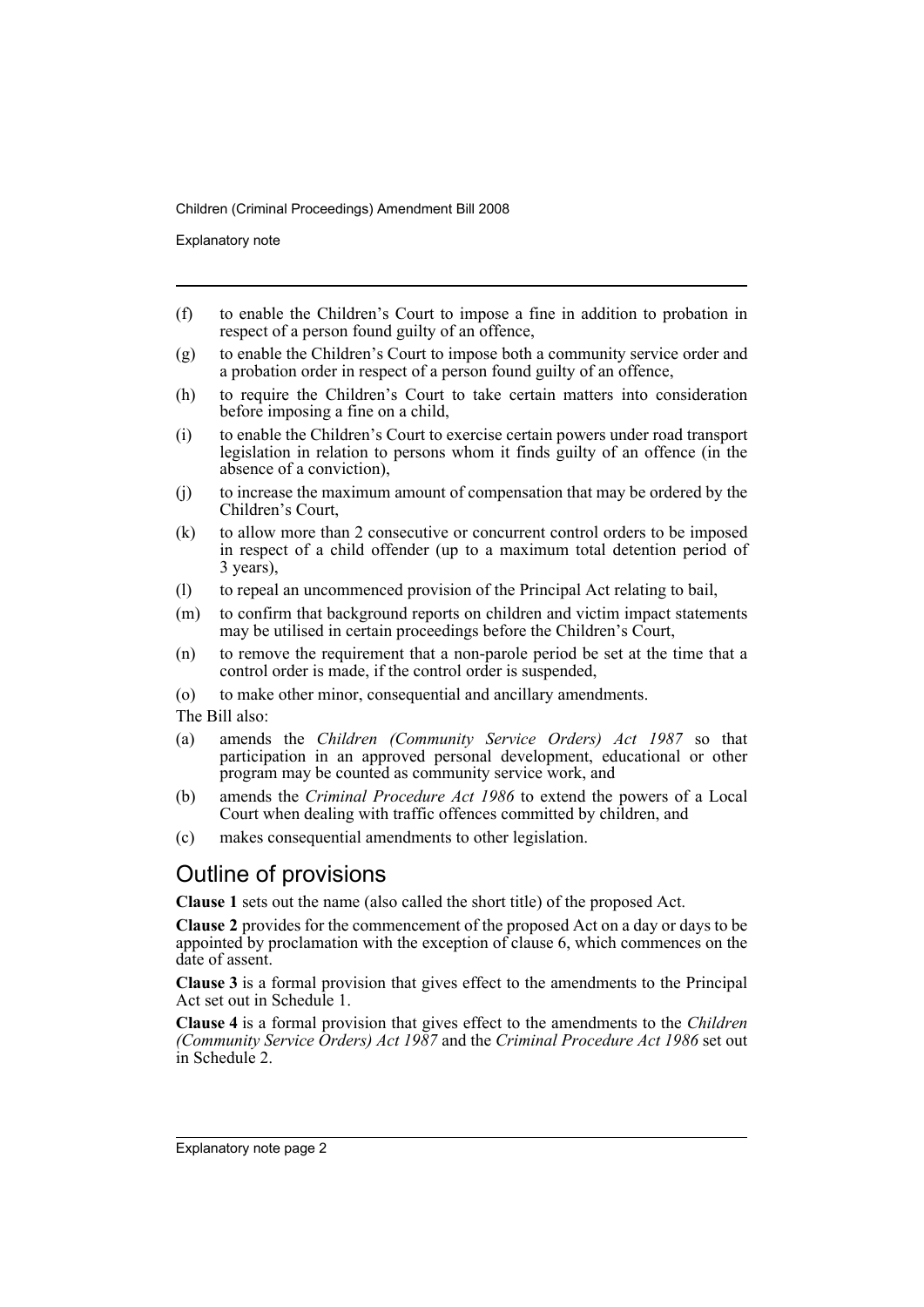Explanatory note

**Clause 5** is a formal provision that gives effect to the consequential amendments to other legislation set out in Schedule 3.

**Clause 6** repeals the *Crimes Amendment (Detention after Arrest) Act 1997* which contains an uncommenced amendment to section 9 of the Principal Act that is now redundant. The remaining provisions of that Act have commenced.

**Clause 7** provides for the repeal of the proposed Act after all the amendments made by the proposed Act have commenced. Once the amendments have commenced the proposed Act will be spent and section 30 of the *Interpretation Act 1987* provides that the repeal of an amending Act does not affect the amendments made by that Act.

# **Schedule 1 Amendment of Children (Criminal Proceedings) Act 1987**

## **Extension of guiding principles of Principal Act**

**Schedule 1 [7]** requires all persons or bodies exercising functions under the Principal Act (rather than just a court) to have regard to the guiding principles set out in the Act when exercising functions under the Act.

**Schedule 1 [8]** provides for the following additional principles of the Principal Act:

- (a) that it is desirable that children who commit offences be assisted with their reintegration into the community so as to sustain family and community ties,
- (b) that it is desirable that children who commit offences accept responsibility for their actions and, wherever possible, make reparation for their actions,
- (c) that, subject to the other principles of the Act, consideration should be given to the effect of any crime on the victim.

## **Explanation of proceedings**

At present, section 12 of the Principal Act requires the Children's Court to be satisfied that criminal proceedings being brought against a child have been explained to the child, before the proceedings go ahead. **Schedule 1 [11]** replaces that requirement with a requirement that the Children's Court itself ensure that the child understands the criminal proceedings.

### **Interview friends**

Under section 13 of the Principal Act, a statement made by a child to police is not admissible in evidence in criminal proceedings unless the child was at the time in the company of a person responsible for the child (generally a parent), an adult nominated by that person or a lawyer. Alternatively, a child who is aged 16 years or over may himself or herself nominate any adult to accompany him or her in the interview. **Schedule 1 [12]** extends this entitlement to children aged 14 years and over. **Schedule 1 [13]** is a related amendment, to ensure that a police officer who has care of a child cannot be considered to be such an interview friend.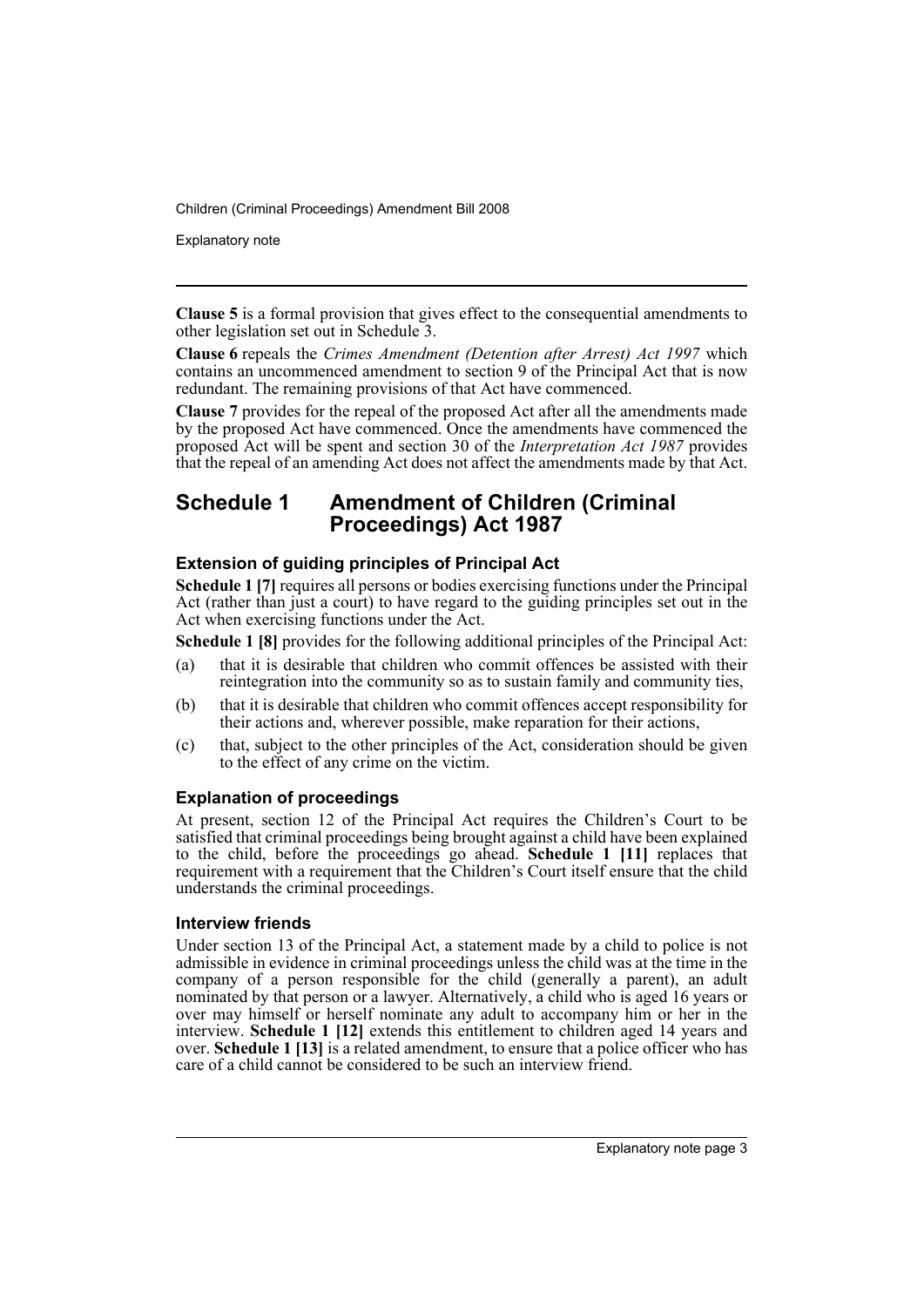Explanatory note

**Schedule 1 [3]** updates the definition of *person responsible* for a child, so that it includes any person who has parental responsibility for a child. This expression is consistent with the *Children and Young Persons (Care and Protection) Act 1998*. **Schedule 1 [10]** is a similar amendment to the definition of *member of the immediate family* of a person. **Schedule 1 [2]** is a related amendment.

#### **Detention of adults in juvenile detention centres**

At present, a court (other than the Children's Court) can direct that all or any part of a sentence of imprisonment imposed on a person who is under 21 years of age be served by that person in a children's detention centre rather than a correctional centre.

**Schedule 1 [15]** provides that such a direction may not be given in respect of a person who is of or above the age of 18 years, and who is serving (or has previously served) a term of imprisonment in a correctional centre, unless the court is satisfied that there are special circumstances to justify such a direction.

This requirement is in addition to the existing requirement that a person who is of or above the age of 18 years, and who is sentenced to imprisonment for a serious children's indictable offence is not eligible to serve the sentence as a juvenile offender, unless the sentencing court is satisfied that there are special circumstances to justify such a direction.

**Schedule 1 [16]** makes it clear that special circumstances can only be found on one or more of three grounds, namely, that the offender is vulnerable on account of illness or disability, that the only available educational, vocational training or therapeutic programs for the offender are those offered at detention centres or that there would be an unacceptable risk of the offender suffering harm if he or she were to be committed to a correctional centre. It also requires a court that makes a finding of special circumstances to make a record of its reasons for making that finding in the particular case.

**Schedule 1 [22]** provides that if an offender is detained under an order of the Children's Court, or a court exercising the functions of the Children's Court, known as a control order, and the offender is of or above the age of 21 years, the offender is to be committed to the control of the Minister for Justice (and therefore accommodated in a correctional centre rather than a children's detention centre). There is no change to the power to impose a control order in respect of persons under the age of 21 years. **Schedule 1 [26]** is a consequential amendment that provides that the period for which an offender is committed to the control of the Minister for Justice will be taken to be a sentence of imprisonment.

### **Penalties for offences**

**Schedule 1 [18] and [19]** make the provisions relating to the imposition of a good behaviour bond by the Children's Court more consistent with the sentencing options for adult offenders under sections 9, 10 and 12 of the *Crimes (Sentencing Procedure) Act 1999*. Under sections 9, 10 and 12 of the *Crimes (Sentencing Procedure) Act 1999* a good behaviour bond may be imposed on a person when an offender is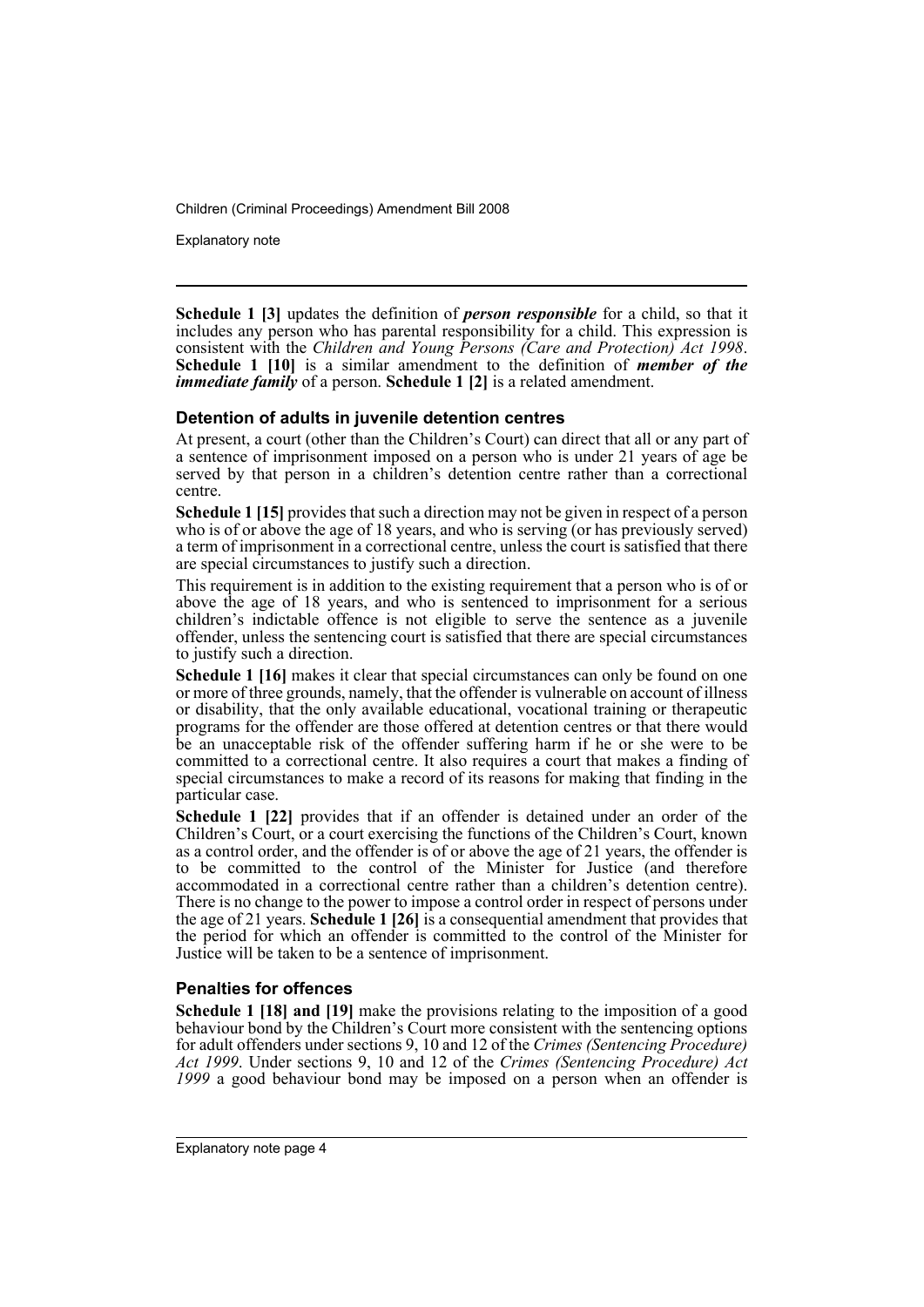Explanatory note

discharged (following a guilty finding when no conviction is entered), or as an alternative to a sentence of imprisonment or if a decision is made to suspend a sentence of imprisonment. The amendments make it clear that the Children's Court has similar powers to impose a good behaviour bond, namely, when it discharges the offender, or as an alternative to a control order or if a decision is made to suspend a control order. **Schedule 1 [14], [23], [38], [39], [43], [44] and [46]** are consequential amendments.

**Schedule 1 [20]** enables the Children's Court to impose a fine on a child in addition to making an order releasing the child on probation (at present these are alternative penalties).

**Schedule 1 [21]** enables the Children's Court to release a person on probation and impose a community service order on the person (at present these are alternative penalties). **Schedule 1 [27], [40] and [41]** are consequential amendments. **Schedule 3.1 [2]** includes an amendment to the *Children (Criminal Proceedings) Regulation 2005* to allow the probation order to include a condition requiring compliance with the community service order.

**Schedule 1 [24]** requires the Children's Court, before it makes an order imposing a fine on a child, to consider the age of the child and the following matters (where information is available in relation to those matters):

- (a) the child's ability to pay the fine,
- (b) the potential impact of the fine on the rehabilitation of the child.

In relation to contraventions of road transport legislation, the Children's Court has the same power as other courts to impose any licence disqualification on a person whom it has found guilty of an offence. Under road transport legislation, some disqualifications may be imposed only if a person has been convicted of an offence. **Schedule 1 [29]** will enable the Children's Court to impose any such disqualification on a person whom it has found guilty of an offence (in the absence of a conviction). **Schedule 1 [4], [5] and [28]** are related amendments.

The amendments will also apply to any court exercising the powers of the Children's Court under the Principal Act.

### **Maximum amount of compensation that may be awarded**

At present, the Principal Act allows the Children's Court to direct an offender to pay compensation to a victim of crime, up to a maximum amount of \$1,000. **Schedule 1 [42]** increases this maximum to 10 penalty units (currently \$1,100) in the case of an offender who is under the age of 16 years at the time the compensation is ordered or 20 penalty units (currently \$2,200) in any other case.

## **Consecutive and concurrent control orders**

At present, the Children's Court can make an order requiring a person who commits an offence to be detained for a period of up to 2 years. If the person subject to the control order commits an offence while in custody, the Children's Court may make another control order (which is either partly concurrent or is consecutive), as long as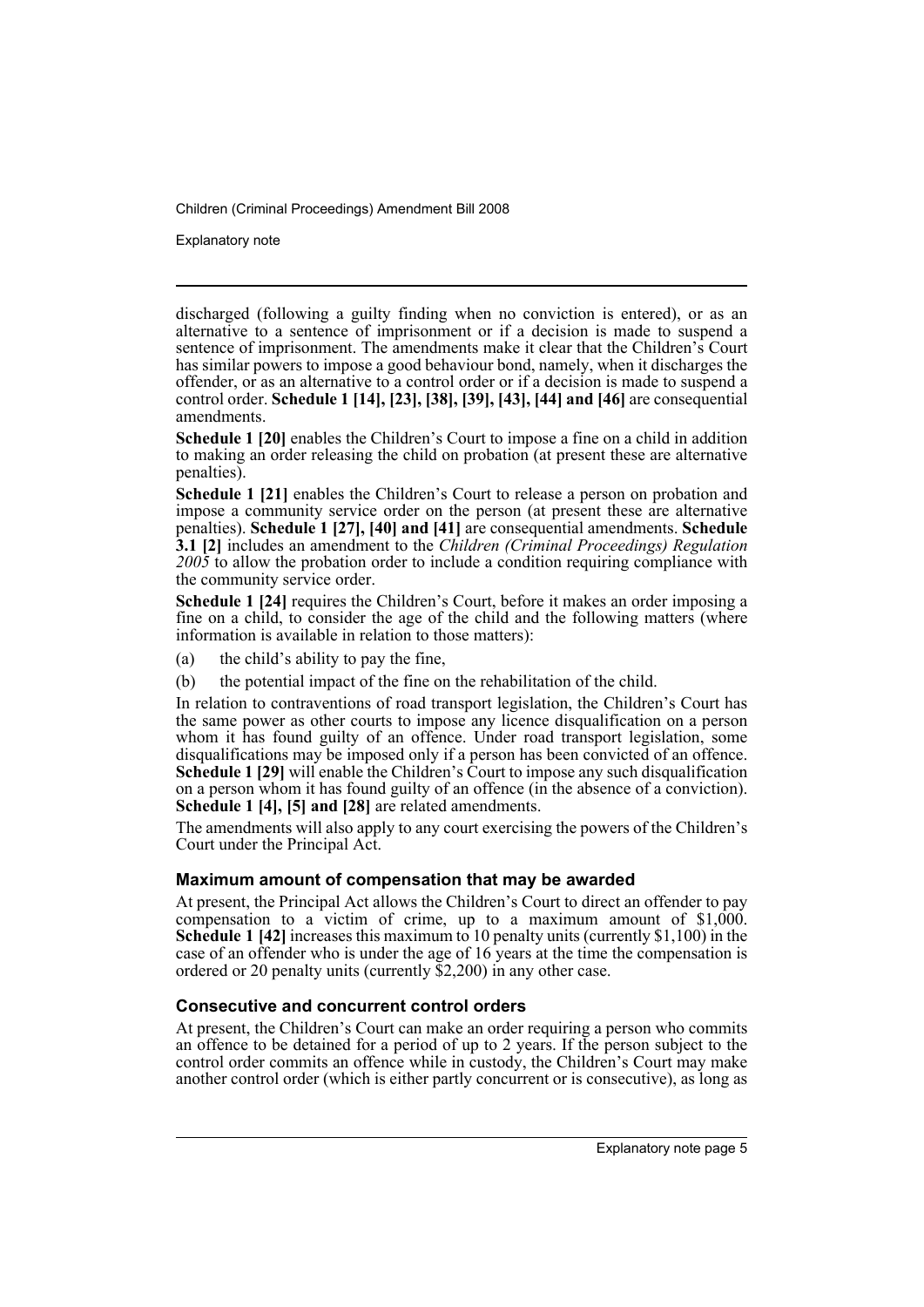Explanatory note

the total period of detention does not exceed 3 years. However, no more than 2 control orders can be made with respect to the person at any one time. **Schedule 1 [30]–[34]** remove this restriction, so that any number of consecutive or concurrent control orders can be made, provided that the total period for which the person is detained under those orders does not exceed 3 years.

**Schedule 1 [35]** is a related amendment to make it clear that the provisions that apply Parts 3 and 4 of the *Crimes (Sentencing Procedure) Act 1999* to the Children's Court are subject to anything to the contrary in the Principal Act. For instance, the maximum detention period in respect of concurrent or consecutive control orders in respect of juvenile offenders is 3 years, which is a departure from the 5 year limitation provided for by section 58 of the *Crimes (Sentencing Procedure) Act 1999*.

#### **Other amendments**

At present, if a child is taken into custody in connection with criminal proceedings, and has not been released on bail, the Principal Act requires the child to be brought before the Children's Court or an authorised justice for the making of a bail determination by the next working day. **Schedule 1 [9]** repeals this requirement, which is uncommenced. However, a more general requirement, that the child must be brought before the Children's Court as soon as practicable, will be commenced by the amendments (see **Schedule 1 [1]**).

**Schedule 1 [17]** enables the Children's Court to have regard to a background report in relation to a person before making a decision as to whether proceedings should be dealt with on indictment rather than summarily.

**Schedule 1 [25]** removes the requirement that the Children's Court set a non-parole period at the time of imposing a control order, if the control order is suspended on condition that the person enter into a good behaviour bond. Instead, the Children's Court will be required to set a non-parole period if the person later contravenes the good behaviour bond and the Court decides to revoke the good behaviour bond (see **Schedule 1 [45]**). These changes are consistent with changes made to the *Crimes (Sentencing Procedure) Act 1999* by the *Crimes and Courts Legislation Amendment Act 2006*. **Schedule 1 [36]** is a consequential amendment.

**Schedule 1 [37]** makes it clear that the provisions of the *Crimes (Sentencing Procedure) Act 1999* relating to the use of victim impact statements apply to the Children's Court (in the same way as they apply to similar offences when dealt with by a Local Court).

**Schedule 1 [6]** updates the definition of *traffic offence* in the Principal Act, so that it includes offences under the *Motor Accidents Compensation Act 1999* and so that reference to a repealed Act is removed.

**Schedule 1 [47]** enables savings and transitional regulations to be made as a consequence of the proposed Act.

**Schedule 1 [48]** provides for the application of the amendments.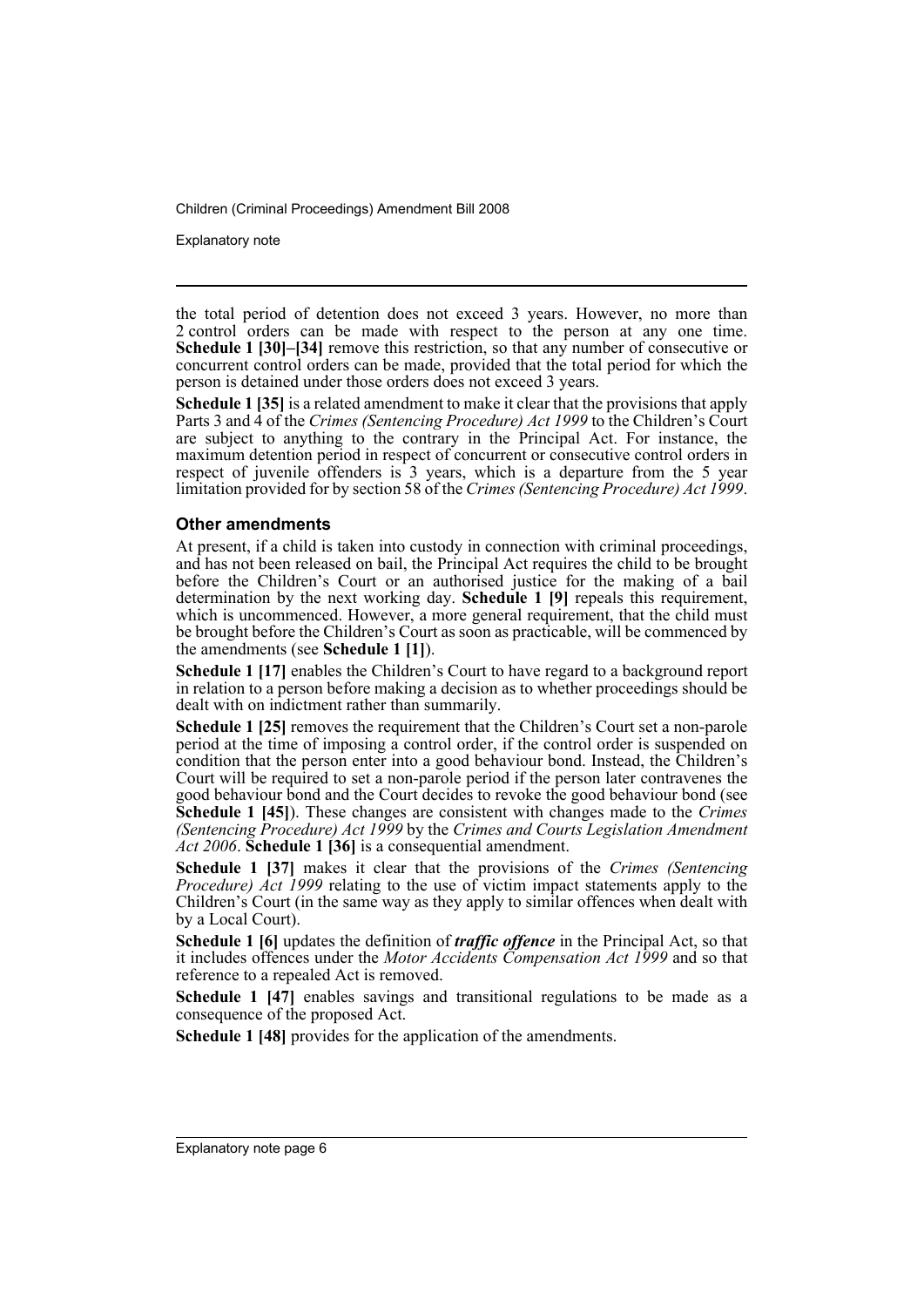Explanatory note

# **Schedule 2 Amendment of other Acts**

#### **Community service orders**

**Schedule 2.1** amends the *Children (Community Service Orders) Act 1987* so that participation in any personal development, educational or other program approved, or of a class or description approved, by the Minister may be counted as community service work for the purposes of compliance with a community service order. A court that makes a community service order may recommend that the community service work include participation in any such development, educational or other program.

#### **Penalties for traffic offences**

**Schedule 2.2** amends the *Criminal Procedure Act 1986* to enable a Local Court to impose any penalty that the Children's Court could impose in respect of a child found guilty of an offence against the *Motor Accidents Compensation Act 1999*.

# **Schedule 3 Consequential amendments to other legislation**

**Schedule 3.1, 3.2 and 3.4** amend the following legislation as a consequence of the changes made by Schedule 1 in relation to the types of penalties that may be ordered by the Children's Court:

- (a) *Children (Criminal Proceedings) Regulation 2005*,
- (b) *Children (Interstate Transfer of Offenders) Act 1988*,
- (c) *Victims Support and Rehabilitation Act 1996*.

The amendments principally update cross-references to the Principal Act.

**Schedule 3.3** amends the *Crimes (Administration of Sentences) Act 1999* as a consequence of the amendments proposed to be made by Schedule 1 [22] under which offenders of or above the age of 21 years on whom control orders are imposed by the Children's Court, or by any other court exercising the jurisdiction of the Children's Court, are to be detained in correctional centres rather than children's detention centres.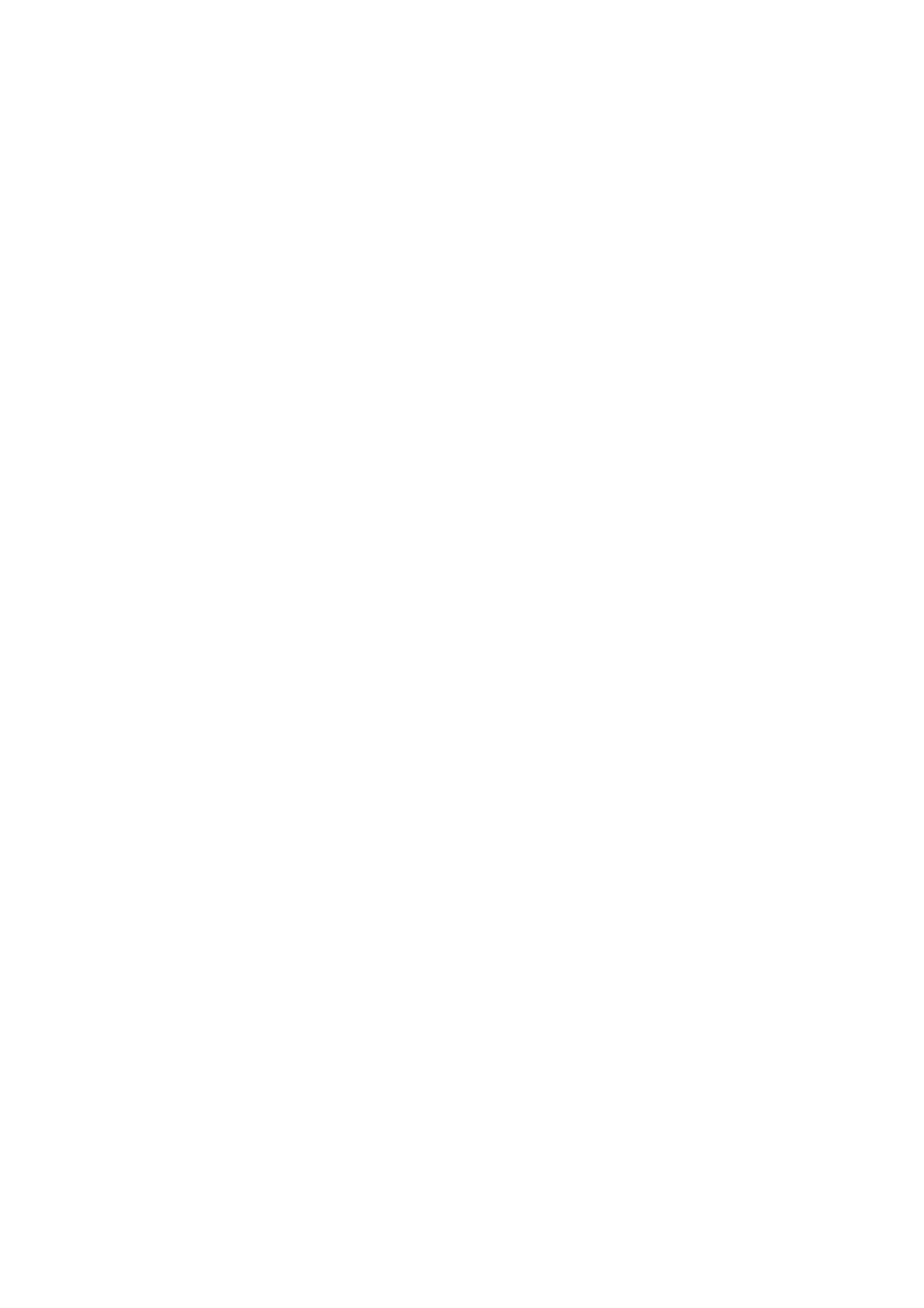First print



New South Wales

# **Children (Criminal Proceedings) Amendment Bill 2008**

# **Contents**

|            |                                                         | Page |
|------------|---------------------------------------------------------|------|
|            | Name of Act                                             |      |
| 2          | Commencement                                            | 2    |
| 3          | Amendment of Children (Criminal Proceedings) Act 1987   |      |
|            | No 55                                                   | 2    |
| 4          | Amendment of other Acts                                 | 2    |
| 5          | Consequential amendments to other legislation           | 2    |
| 6          | Repeal of Crimes Amendment (Detention after Arrest) Act |      |
|            | 1997 No 48                                              | 2    |
|            | Repeal of Act                                           | 2    |
| Schedule 1 | Amendment of Children (Criminal Proceedings) Act 1987   | 3    |
| Schedule 2 | Amendment of other Acts                                 | 13   |
| Schedule 3 | Consequential amendments to other legislation           | 15   |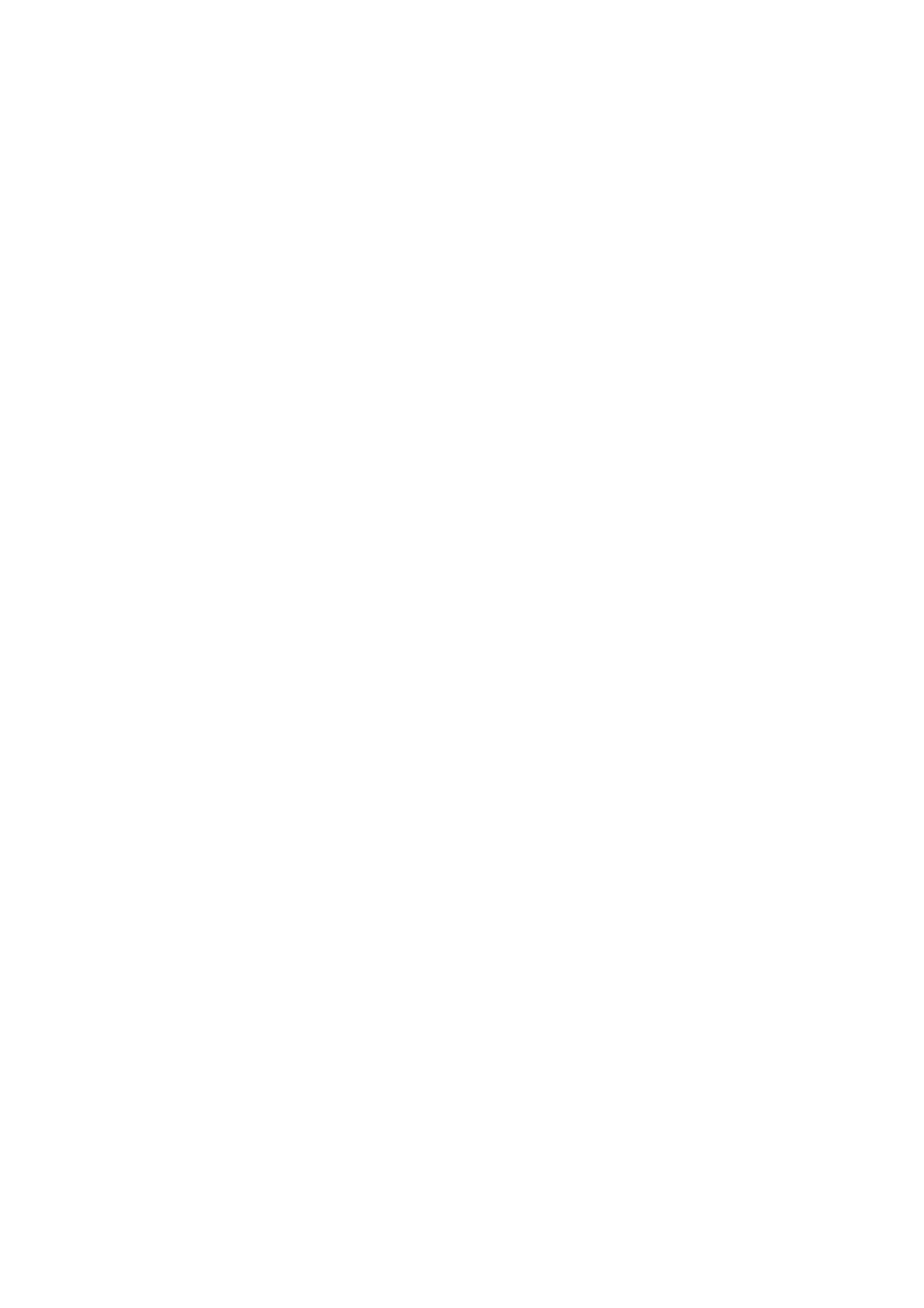

New South Wales

# **Children (Criminal Proceedings) Amendment Bill 2008**

No , 2008

# **A Bill for**

An Act to amend the *Children (Criminal Proceedings) Act 1987* and certain other legislation to make further provision with respect to the conduct of criminal proceedings against children and other young persons.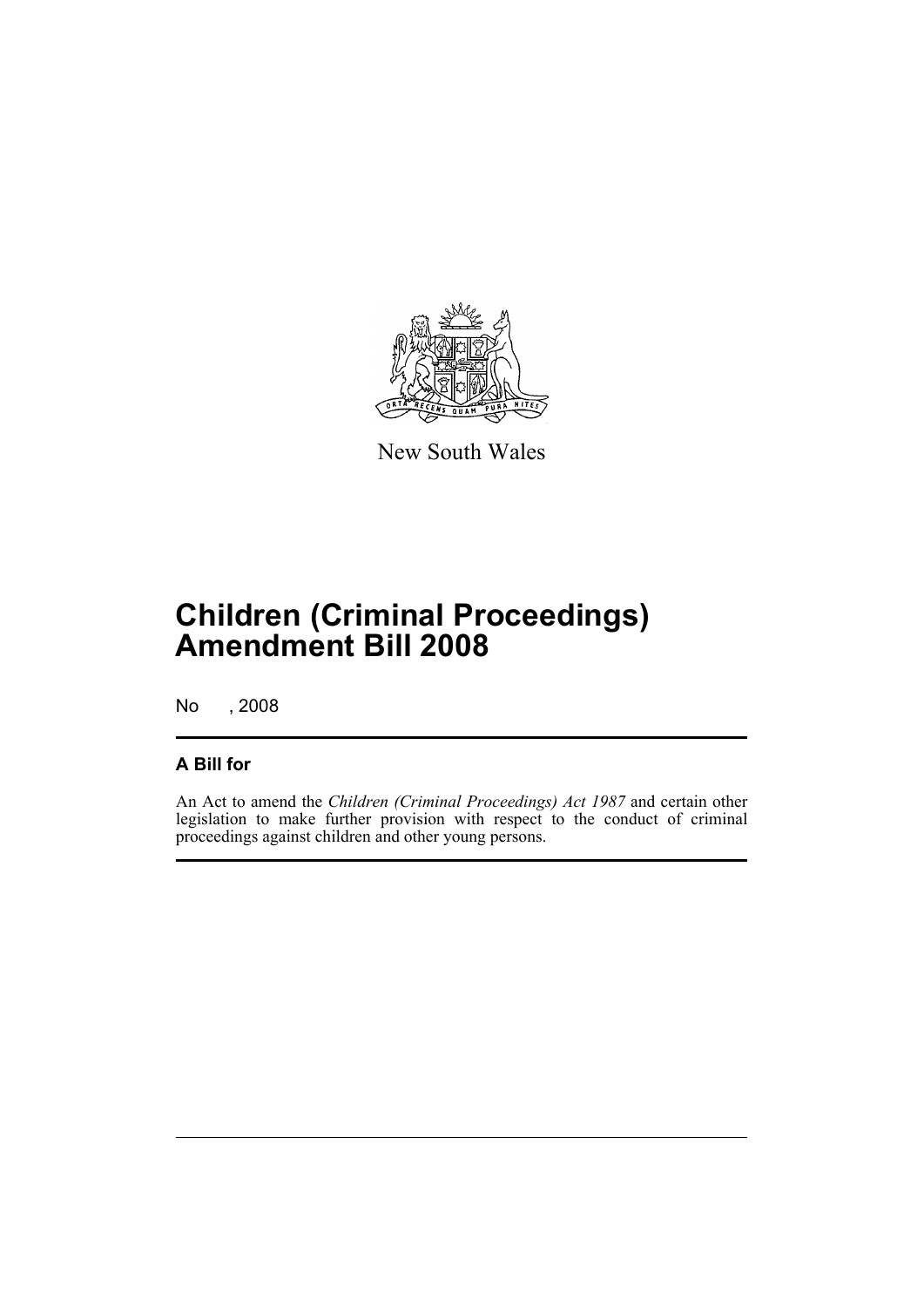<span id="page-11-6"></span><span id="page-11-5"></span><span id="page-11-4"></span><span id="page-11-3"></span><span id="page-11-2"></span><span id="page-11-1"></span><span id="page-11-0"></span>

|              |     | The Legislature of New South Wales enacts:                                                                                                                | $\mathbf{1}$   |
|--------------|-----|-----------------------------------------------------------------------------------------------------------------------------------------------------------|----------------|
| 1            |     | <b>Name of Act</b>                                                                                                                                        | 2              |
|              |     | This Act is the Children (Criminal Proceedings) Amendment Act 2008.                                                                                       | 3              |
| $\mathbf{2}$ |     | Commencement                                                                                                                                              | $\overline{4}$ |
|              | (1) | This Act commences on a day or days to be appointed by proclamation,<br>except as provided by subsection (2).                                             | 5<br>6         |
|              | (2) | Section 6 commences on the date of assent to this Act.                                                                                                    | $\overline{7}$ |
| 3            |     | Amendment of Children (Criminal Proceedings) Act 1987 No 55                                                                                               | 8              |
|              |     | The Children (Criminal Proceedings) Act 1987 is amended as set out in<br>Schedule 1.                                                                      | 9<br>10        |
| 4            |     | <b>Amendment of other Acts</b>                                                                                                                            | 11             |
|              |     | The Acts specified in Schedule 2 are amended as set out in that<br>Schedule.                                                                              | 12<br>13       |
| 5            |     | <b>Consequential amendments to other legislation</b>                                                                                                      | 14             |
|              |     | The Acts and Regulation specified in Schedule 3 are amended as set out<br>in that Schedule.                                                               | 15<br>16       |
| 6            |     | Repeal of Crimes Amendment (Detention after Arrest) Act 1997 No 48                                                                                        | 17             |
|              |     | The Crimes Amendment (Detention after Arrest) Act 1997 is repealed.                                                                                       | 18             |
| 7            |     | <b>Repeal of Act</b>                                                                                                                                      | 19             |
|              | (1) | This Act is repealed on the day following the day on which all of the<br>provisions of this Act have commenced.                                           | 20<br>21       |
|              | (2) | The repeal of this Act does not, because of the operation of section 30<br>of the <i>Interpretation Act 1987</i> , affect any amendment made by this Act. | 22<br>23       |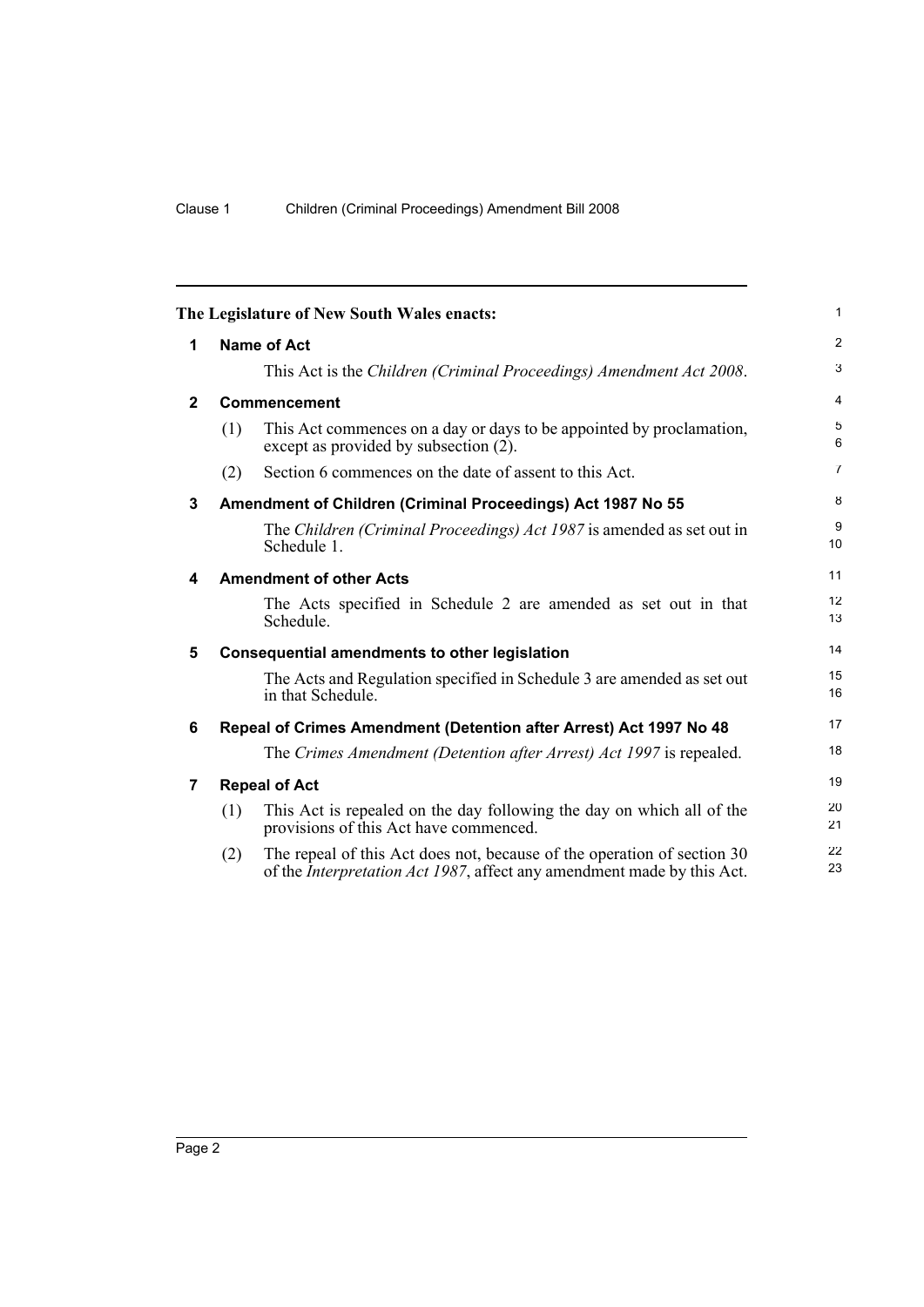Amendment of Children (Criminal Proceedings) Act 1987 Schedule 1

#### <span id="page-12-0"></span>**Schedule 1 Amendment of Children (Criminal Proceedings) Act 1987** (Section 3) **[1] Section 2 Commencement** Insert after section 2 (1): (1A) Section 9 commences on the date that section 9 (2) is repealed by the *Children (Criminal Proceedings) Amendment Act 2008*. **[2] Section 3 Definitions** Omit the definition of *parent* from section 3 (1). Insert instead: *parental responsibility*, in relation to a child, means all the duties, powers, responsibilities and authority which, by law, parents have in relation to their children. **[3] Section 3 (1), definition of "person responsible"** Omit the definition. Insert instead. *person responsible*, in relation to a child, means: (a) a person having parental responsibility for the child, or (b) a person who has the care of the child (whether or not the person has parental responsibility for the child). **[4] Section 3 (1)** Insert in alphabetical order: *road transport legislation* has the same meaning as it has in the *Road Transport (General) Act 2005*. **[5] Section 3 (1), definition of "traffic offence"** Omit "within the meaning of the *Road Transport (General) Act 2005*" from paragraph (a). **[6] Section 3 (1), definition of "traffic offence"** Omit paragraph (c). Insert instead: (c) the *Motor Accidents Compensation Act 1999*, or 1  $\mathfrak{p}$ 3 4 5 6 7 8 9 10 11 12 13 14 15 16 17 18 19  $20$ 21 22 23 24 25 26 27 28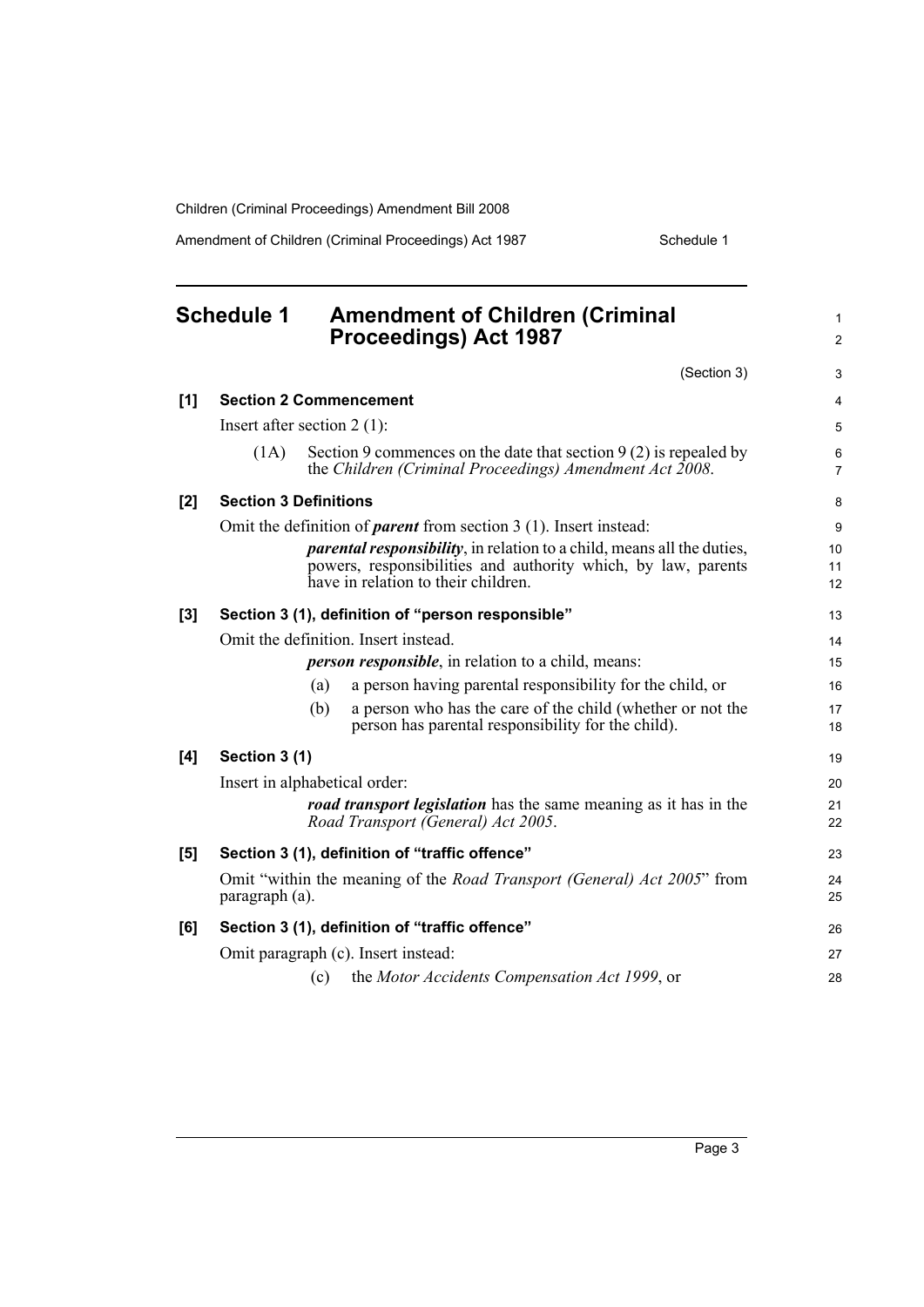| [7]    | Section 6 Principles relating to exercise of functions under Act                                                                                                                                                        | 1                            |
|--------|-------------------------------------------------------------------------------------------------------------------------------------------------------------------------------------------------------------------------|------------------------------|
|        | Omit "A court, in exercising criminal jurisdiction with respect to children,<br>shall have regard to the following principles".                                                                                         | $\overline{\mathbf{c}}$<br>3 |
|        | Insert instead "A person or body that has functions under this Act is to exercise<br>those functions having regard to the following principles".                                                                        | 4<br>5                       |
| [8]    | Section 6 (f)-(h)                                                                                                                                                                                                       | 6                            |
|        | Insert after section $6(e)$ :                                                                                                                                                                                           | 7                            |
|        | (f)<br>that it is desirable that children who commit offences be<br>assisted with their reintegration into the community so as<br>to sustain family and community ties,                                                 | 8<br>9<br>10                 |
|        | that it is desirable that children who commit offences<br>(g)<br>accept responsibility for their actions and, wherever<br>possible, make reparation for their actions,                                                  | 11<br>12<br>13               |
|        | that, subject to the other principles described above,<br>(h)<br>consideration should be given to the effect of any crime on<br>the victim.                                                                             | 14<br>15<br>16               |
| [9]    | Section 9 Expedition where child in custody                                                                                                                                                                             | 17                           |
|        | Omit section $9(2)$ .                                                                                                                                                                                                   | 18                           |
| $[10]$ | Section 10 Exclusion of general public from criminal proceedings                                                                                                                                                        | 19                           |
|        | Omit paragraphs (c) and (d) of the definition of <i>member of the immediate</i><br><i>family</i> in section 10 (4).                                                                                                     | 20<br>21                     |
|        | Insert instead:                                                                                                                                                                                                         | 22                           |
|        | (c)<br>a parent or step-parent of the victim, or person having<br>parental responsibility for the victim, or                                                                                                            | 23<br>24                     |
|        | a child or step-child of the victim, or some other child for<br>(d)<br>whom the victim has parental responsibility, or                                                                                                  | 25<br>26                     |
| $[11]$ | Section 12 Proceedings to be explained to children                                                                                                                                                                      | 27                           |
|        | Omit section 12 $(1)$ – $(2A)$ . Insert instead:                                                                                                                                                                        | 28                           |
|        | (1)<br>If criminal proceedings are brought against a child, the court that<br>hears those proceedings must take such measures as are<br>reasonably practicable to ensure that the child understands the<br>proceedings. | 29<br>30<br>31<br>32         |
| $[12]$ | Section 13 Admissibility of certain statements etc                                                                                                                                                                      | 33                           |
|        | Omit "16 years" from section 13 (1) (a) (iii). Insert instead "14 years".                                                                                                                                               | 34                           |
|        |                                                                                                                                                                                                                         |                              |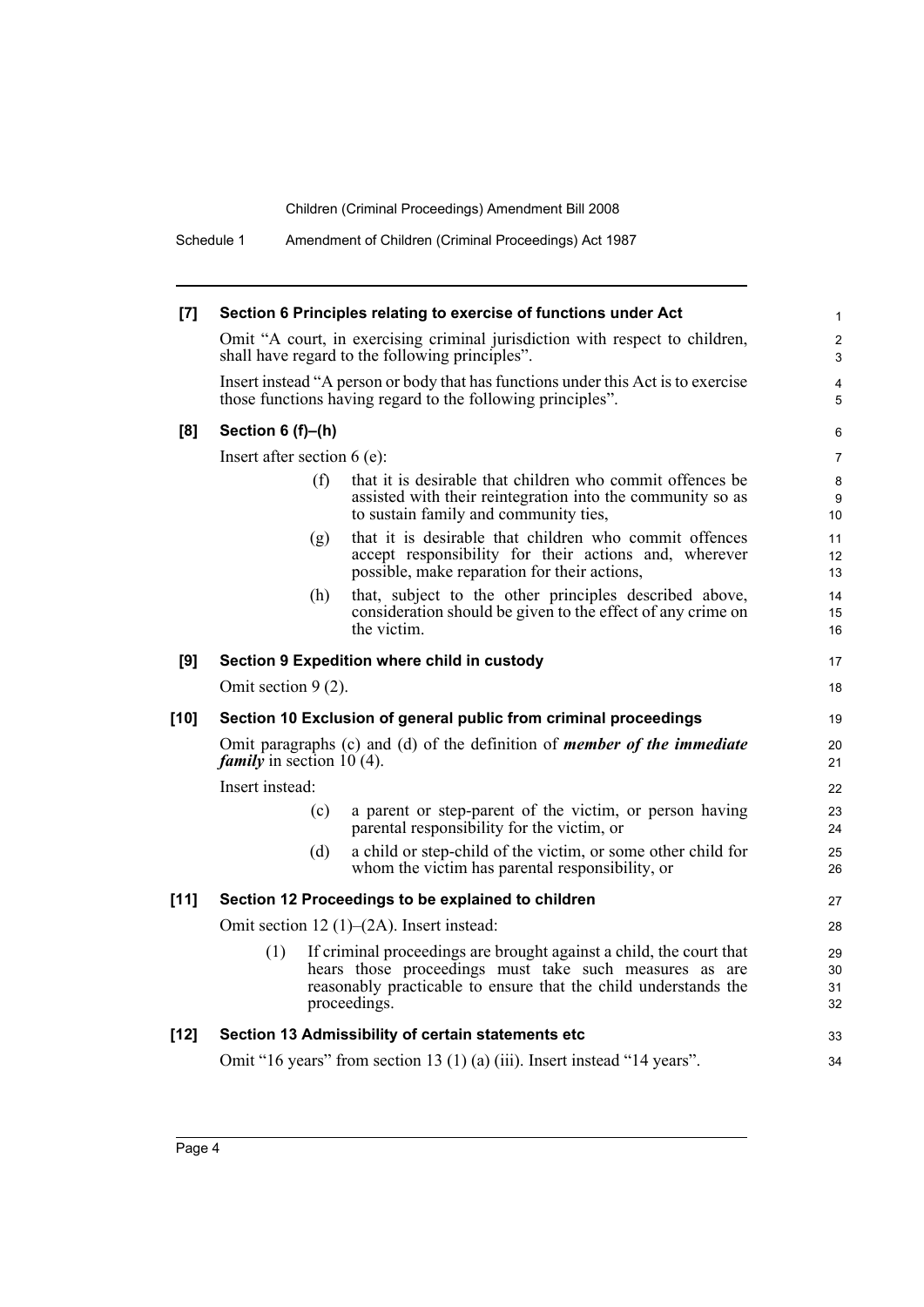Amendment of Children (Criminal Proceedings) Act 1987 Schedule 1

| [13] | Section 13 (2) (c)  |                                                                                                                                                                                                                                                                                                                                                                                                                           |  |
|------|---------------------|---------------------------------------------------------------------------------------------------------------------------------------------------------------------------------------------------------------------------------------------------------------------------------------------------------------------------------------------------------------------------------------------------------------------------|--|
|      |                     | Insert at the end of section $13(2)(b)$ :                                                                                                                                                                                                                                                                                                                                                                                 |  |
|      |                     | , and                                                                                                                                                                                                                                                                                                                                                                                                                     |  |
|      |                     | a reference to a person responsible for a child does not<br>(c)<br>include a member of the police force (unless he or she has<br>parental responsibility for the child).                                                                                                                                                                                                                                                  |  |
| [14] |                     | Section 18 Other indictable offences                                                                                                                                                                                                                                                                                                                                                                                      |  |
|      |                     | Omit section 18 (3). Insert instead:                                                                                                                                                                                                                                                                                                                                                                                      |  |
|      | (3)                 | If a court, in exercising the functions of the Children's Court<br>under subsection (2), makes an order under section 33 that<br>provides for a person to enter into a good behaviour bond or that<br>releases a person on probation, the court may, on referral from the<br>Children's Court under section 40 (1A), deal with the order in the<br>same way as the Children's Court may deal with it under<br>section 40. |  |
| [15] | offender            | Section 19 Court may direct imprisonment to be served as a juvenile                                                                                                                                                                                                                                                                                                                                                       |  |
|      |                     | Insert after section $19(1)$ :                                                                                                                                                                                                                                                                                                                                                                                            |  |
|      | (1A)                | In the case of a person of or above the age of 18 years who is<br>serving, or has previously served, the whole or any part of a term<br>of imprisonment in a correctional centre, such an order may not<br>be made unless the court decides that there are special<br>circumstances justifying detention of the person as a juvenile<br>offender.                                                                         |  |
| [16] | Section 19 (4)–(4B) |                                                                                                                                                                                                                                                                                                                                                                                                                           |  |
|      |                     | Omit section 19 (4). Insert instead:                                                                                                                                                                                                                                                                                                                                                                                      |  |
|      | (4)                 | A finding of special circumstances for the purposes of subsection<br>$(1A)$ or $(3)$ may be made on one or more of the following<br>grounds, and not otherwise:                                                                                                                                                                                                                                                           |  |
|      |                     | that the person is vulnerable on account of illness or<br>(a)<br>disability (within the meaning of the <i>Anti-Discrimination</i><br>Act 1977).                                                                                                                                                                                                                                                                           |  |
|      |                     | (b)<br>that the only available educational, vocational training or<br>therapeutic programs that are suitable to the person's needs<br>are those available in detention centres,                                                                                                                                                                                                                                           |  |
|      |                     | that, if the person were committed to a correctional centre,<br>(c)<br>there would be an unacceptable risk of the person suffering<br>physical or psychological harm, whether due to the nature                                                                                                                                                                                                                           |  |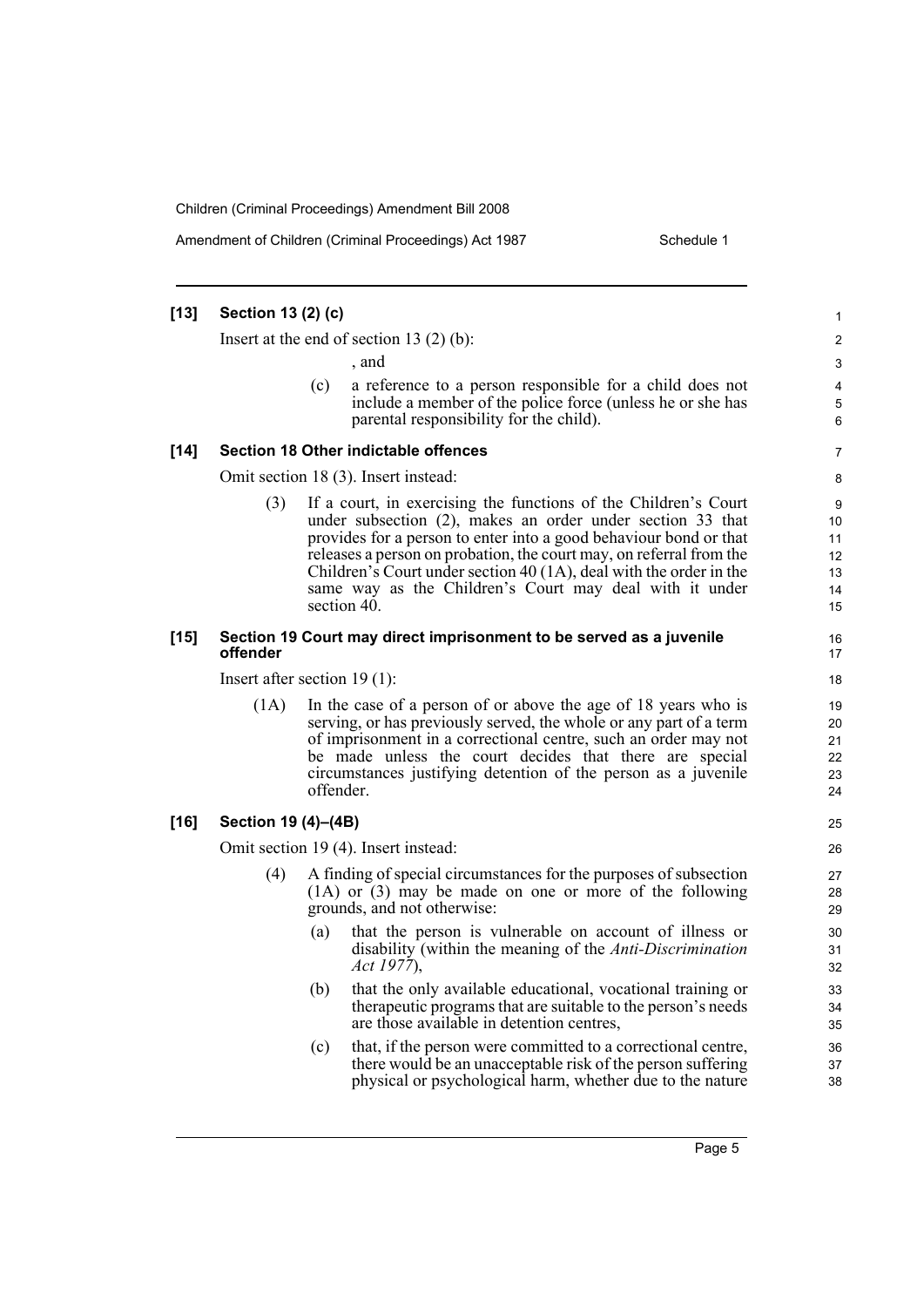|        |                                    |                    | of the person's offence, any assistance given by the person                                                                                                                                                                                                                   | 1<br>$\overline{2}$ |
|--------|------------------------------------|--------------------|-------------------------------------------------------------------------------------------------------------------------------------------------------------------------------------------------------------------------------------------------------------------------------|---------------------|
|        |                                    |                    | in the prosecution of other persons or otherwise.                                                                                                                                                                                                                             |                     |
|        | (4A)                               |                    | In particular, a finding of special circumstances may not be made<br>simply because of the person's youth or simply because the<br>non-parole period of the person's sentence will expire while the<br>person is still eligible to serve the sentence as a juvenile offender. |                     |
|        | (4B)                               | case.              | A court that makes a finding of special circumstances must make<br>a record of its reasons for making that finding in the particular                                                                                                                                          | 8                   |
| $[17]$ |                                    |                    | Section 31 Hearing of charges in the Children's Court                                                                                                                                                                                                                         | 10                  |
|        |                                    |                    | Insert "(including any background report of a kind referred to in section 25)"<br>after "evidence before it" in section 31 (5) (c).                                                                                                                                           | 11<br>12            |
| $[18]$ | <b>Section 33 Penalties</b>        |                    |                                                                                                                                                                                                                                                                               | 13                  |
|        |                                    |                    | Omit section 33 $(1)$ (a). Insert instead:                                                                                                                                                                                                                                    | 14                  |
|        |                                    | (a)                | it may make an order:                                                                                                                                                                                                                                                         | 15                  |
|        |                                    |                    | (i)<br>directing that the charge be dismissed (in which case<br>the Court may also, if it thinks fit, administer a<br>caution to the person), or                                                                                                                              | 16<br>17<br>18      |
|        |                                    |                    | discharging the person on condition that the person<br>(ii)<br>enters into a good behaviour bond for such period of<br>time, not exceeding 2 years, as it thinks fit,                                                                                                         | 19<br>20<br>21      |
| $[19]$ | Section 33 (1) (b)                 |                    |                                                                                                                                                                                                                                                                               | 22                  |
|        |                                    |                    | Omit the paragraph. Insert instead:                                                                                                                                                                                                                                           | 23                  |
|        |                                    | (b)                | it may make an order directing the person to enter into a<br>good behaviour bond for a specified period, not exceeding<br>2 years,                                                                                                                                            | 24<br>25<br>26      |
| $[20]$ | Section 33 (1) (e1)                |                    |                                                                                                                                                                                                                                                                               | 27                  |
|        | Insert after section 33 $(1)$ (e): |                    |                                                                                                                                                                                                                                                                               | 28                  |
|        |                                    | $\left( e1\right)$ | it may do both the things referred to in paragraphs (c)<br>and (e),                                                                                                                                                                                                           | 29<br>30            |
| $[21]$ | Section 33 (1) (f1)                |                    |                                                                                                                                                                                                                                                                               | 31                  |
|        | Insert after section 33 $(1)$ (f): |                    |                                                                                                                                                                                                                                                                               | 32                  |
|        |                                    | (f1)               | it may do both of the things referred to in paragraphs (e)<br>and $(f)$ ,                                                                                                                                                                                                     | 33<br>34            |

Schedule 1 Amendment of Children (Criminal Proceedings) Act 1987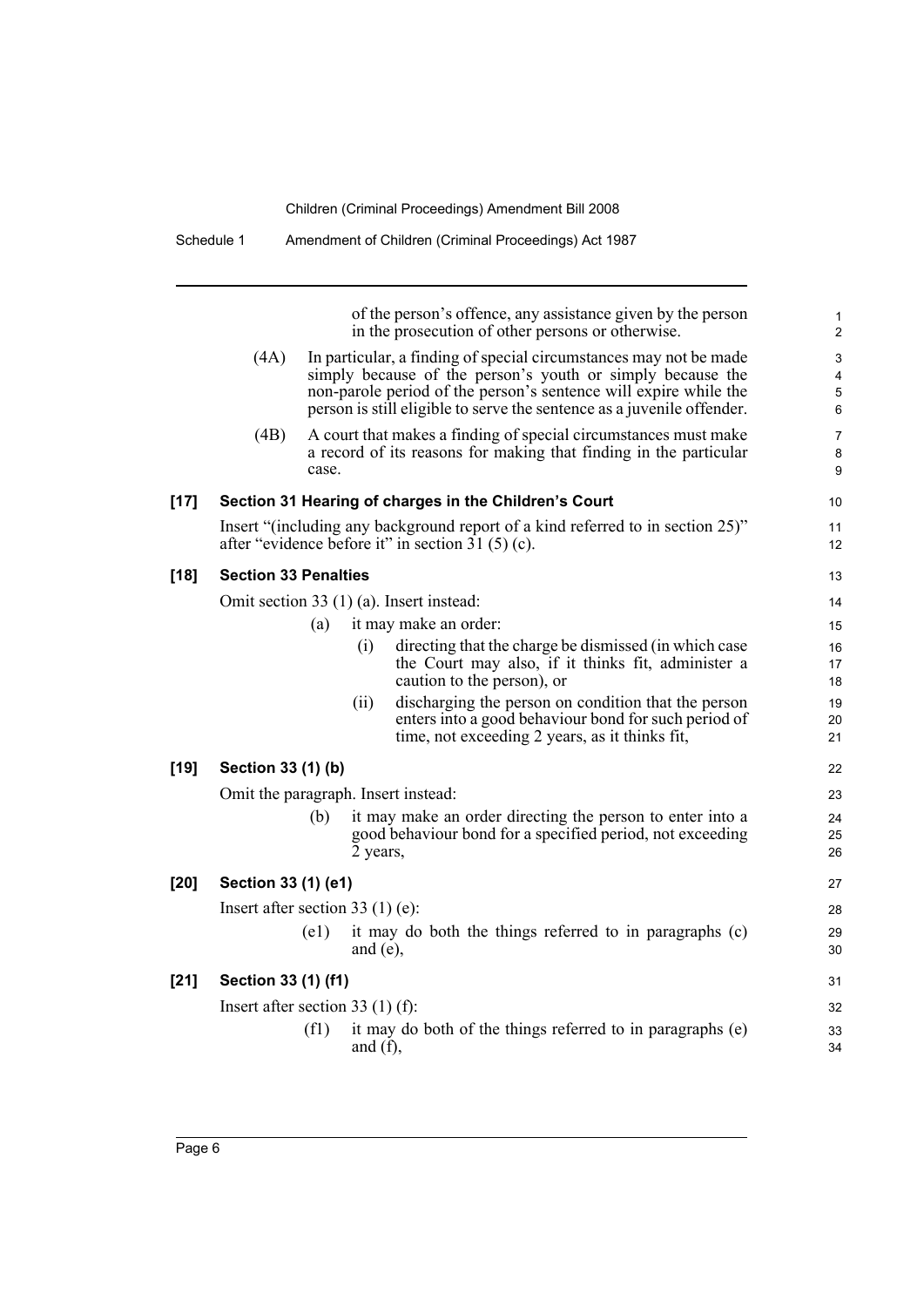| $[22]$ | Section 33 (1) (g)                  |     |             |                                                                                                                                                                                                                                                                                                                               | 1                          |
|--------|-------------------------------------|-----|-------------|-------------------------------------------------------------------------------------------------------------------------------------------------------------------------------------------------------------------------------------------------------------------------------------------------------------------------------|----------------------------|
|        | Omit the paragraph. Insert instead: |     |             |                                                                                                                                                                                                                                                                                                                               | $\overline{\mathbf{c}}$    |
|        |                                     | (g) | thinks fit: | it may, subject to the provisions of the Crimes (Sentencing)<br><i>Procedure) Act 1999</i> , make an order committing the<br>person for such period of time (not exceeding 2 years) as it                                                                                                                                     | 3<br>4<br>5<br>6           |
|        |                                     |     | (i)         | in the case of a person who is under the age of<br>control of the Minister<br>21 years,<br>to the<br>administering the Children (Detention Centres) Act<br>1987, or                                                                                                                                                           | 7<br>8<br>9<br>10          |
|        |                                     |     | (ii)        | in the case of a person who is of or above the age of<br>21 years, to the control of the Minister administering<br>the Crimes (Administration of Sentences) Act 1999.                                                                                                                                                         | 11<br>12<br>13             |
| $[23]$ | Section 33 (1A)                     |     |             |                                                                                                                                                                                                                                                                                                                               | 14                         |
|        |                                     |     |             | Omit "referred to in subsection $(1)$ (b)".                                                                                                                                                                                                                                                                                   | 15                         |
|        |                                     |     |             | Insert instead "imposed under this section".                                                                                                                                                                                                                                                                                  | 16                         |
| $[24]$ | Section 33 (1AA)                    |     |             |                                                                                                                                                                                                                                                                                                                               | 17                         |
|        | Insert after section 33 (1A):       |     |             |                                                                                                                                                                                                                                                                                                                               | 18                         |
|        | (1AA)                               |     |             | Before making an order imposing a fine on a child, the Children's<br>Court is to consider the age of the child and the following matters,<br>where information is available in relation to those matters:                                                                                                                     | 19<br>20<br>21             |
|        |                                     | (a) |             | the child's ability to pay the fine,                                                                                                                                                                                                                                                                                          | 22                         |
|        |                                     | (b) | child.      | the potential impact of the fine on the rehabilitation of the                                                                                                                                                                                                                                                                 | 23<br>24                   |
| $[25]$ | <b>Section 33 (1B)</b>              |     |             |                                                                                                                                                                                                                                                                                                                               | 25                         |
|        |                                     |     |             | Omit "except to the extent to which it deals with setting the non-parole period<br>and the balance of the term of the order".                                                                                                                                                                                                 | 26<br>27                   |
| $[26]$ | <b>Section 33 (1C)</b>              |     |             |                                                                                                                                                                                                                                                                                                                               | 28                         |
|        | Insert after section 33 (1B):       |     |             |                                                                                                                                                                                                                                                                                                                               | 29                         |
|        | (1C)                                |     |             | If the Children's Court makes an order under subsection $(1)$ $(g)$<br>(ii) committing a person to the control of the Minister<br>administering the Crimes (Administration of Sentences) Act<br>1999, the period for which the person is committed is taken to be<br>a sentence of imprisonment for the purposes of that Act. | 30<br>31<br>32<br>33<br>34 |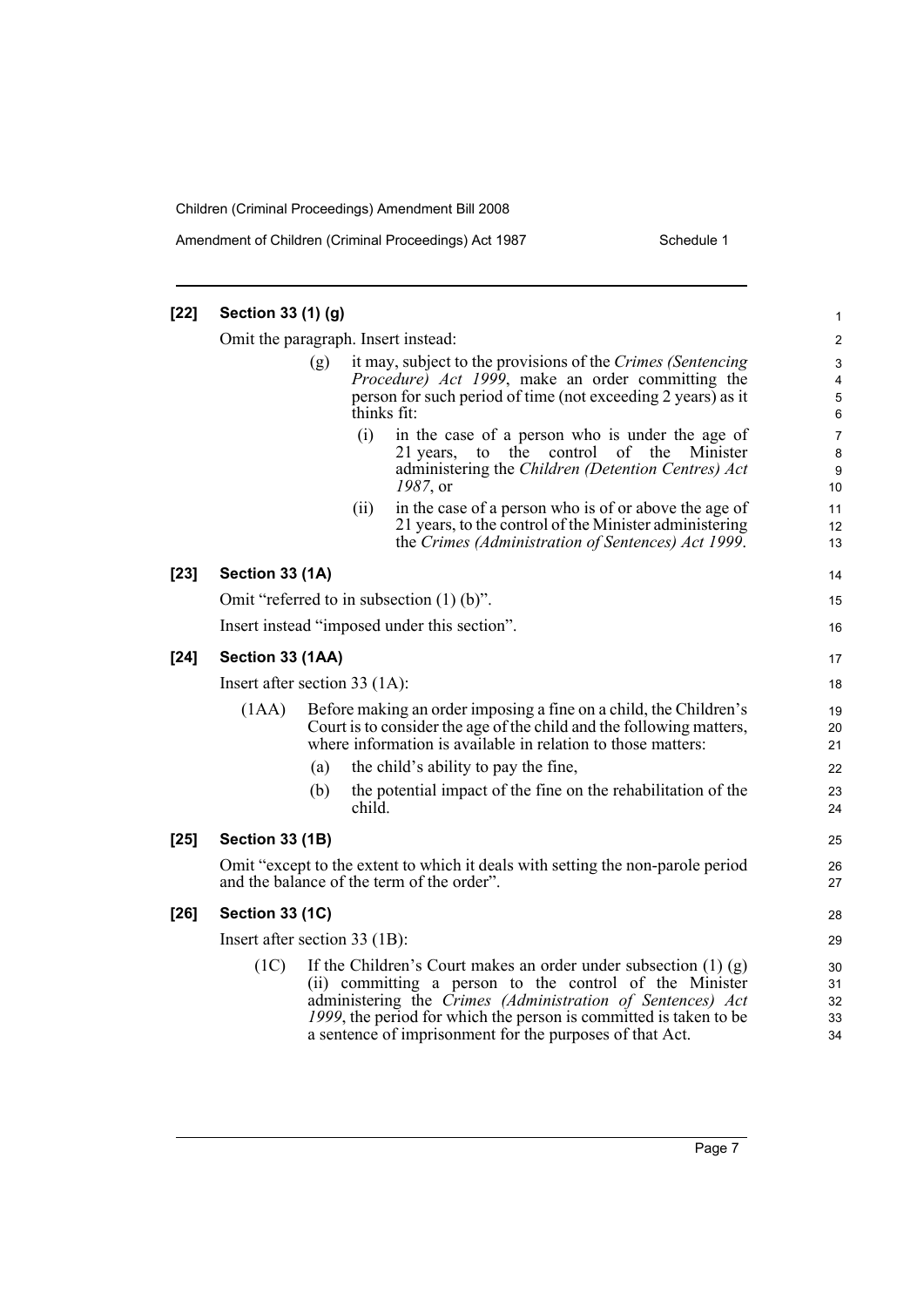Schedule 1 Amendment of Children (Criminal Proceedings) Act 1987

| $[27]$ | <b>Section 33 (2)</b>                                                                                                                                                                                                                                                                                                                                                                                                                                                                                                                                                                           | 1                                                                    |
|--------|-------------------------------------------------------------------------------------------------------------------------------------------------------------------------------------------------------------------------------------------------------------------------------------------------------------------------------------------------------------------------------------------------------------------------------------------------------------------------------------------------------------------------------------------------------------------------------------------------|----------------------------------------------------------------------|
|        | Omit " $(f)$ ". Insert instead " $(f1)$ ".                                                                                                                                                                                                                                                                                                                                                                                                                                                                                                                                                      | $\overline{2}$                                                       |
| $[28]$ | Section 33 (5) (a)                                                                                                                                                                                                                                                                                                                                                                                                                                                                                                                                                                              | 3                                                                    |
|        | Omit "within the meaning of the Road Transport (General) Act 2005".                                                                                                                                                                                                                                                                                                                                                                                                                                                                                                                             | 4                                                                    |
| $[29]$ | <b>Section 33 (6)</b>                                                                                                                                                                                                                                                                                                                                                                                                                                                                                                                                                                           | 5                                                                    |
|        | Insert after section $33(5)$ :                                                                                                                                                                                                                                                                                                                                                                                                                                                                                                                                                                  | 6                                                                    |
|        | For the purposes of any provision of the road transport legislation<br>(6)<br>that confers power on a court with respect to a person who has<br>been convicted of an offence, a finding of guilt by the Children's<br>Court for an offence is taken to be a conviction for the offence.<br>Accordingly, the Children's Court may exercise any such power<br>with respect to any person it finds guilty of an offence.<br>Note. Section 14 limits the circumstances in which a court can proceed<br>to, or record, a conviction following a finding of guilt in relation to a child<br>offender. | 7<br>$\bf 8$<br>$\boldsymbol{9}$<br>10<br>11<br>12<br>13<br>14<br>15 |
| $[30]$ | Section 33A Cumulative or concurrent orders etc                                                                                                                                                                                                                                                                                                                                                                                                                                                                                                                                                 | 16                                                                   |
|        | Insert "or other control orders" after "another control order" in section<br>$33A(3)$ .                                                                                                                                                                                                                                                                                                                                                                                                                                                                                                         | 17<br>18                                                             |
| $[31]$ | Section 33A (4)                                                                                                                                                                                                                                                                                                                                                                                                                                                                                                                                                                                 | 19                                                                   |
|        | Omit the subsection. Insert instead:                                                                                                                                                                                                                                                                                                                                                                                                                                                                                                                                                            | 20                                                                   |
|        | The Children's Court must not make a new control order, or give<br>(4)<br>a direction under this section, if the order or direction would have<br>the effect of requiring a person to be detained for a continuous<br>period of more than 3 years (taking into account any other control<br>orders relating to the person).                                                                                                                                                                                                                                                                     | 21<br>22<br>23<br>24<br>25                                           |
| $[32]$ | Section 33AA Cumulative or concurrent orders-assault on juvenile<br>justice officers                                                                                                                                                                                                                                                                                                                                                                                                                                                                                                            | 26<br>27                                                             |
|        | Omit "another control order (the <i>existing control order</i> )" from section<br>$33AA(2)$ (b).                                                                                                                                                                                                                                                                                                                                                                                                                                                                                                | 28<br>29                                                             |
|        | Insert instead "one or more other control orders (an existing control order)".                                                                                                                                                                                                                                                                                                                                                                                                                                                                                                                  | 30                                                                   |
| $[33]$ | Section 33AA (3)                                                                                                                                                                                                                                                                                                                                                                                                                                                                                                                                                                                | 31                                                                   |
|        | Insert "or, if there is more than one, the last of them" after "an existing control<br>order".                                                                                                                                                                                                                                                                                                                                                                                                                                                                                                  | 32<br>33                                                             |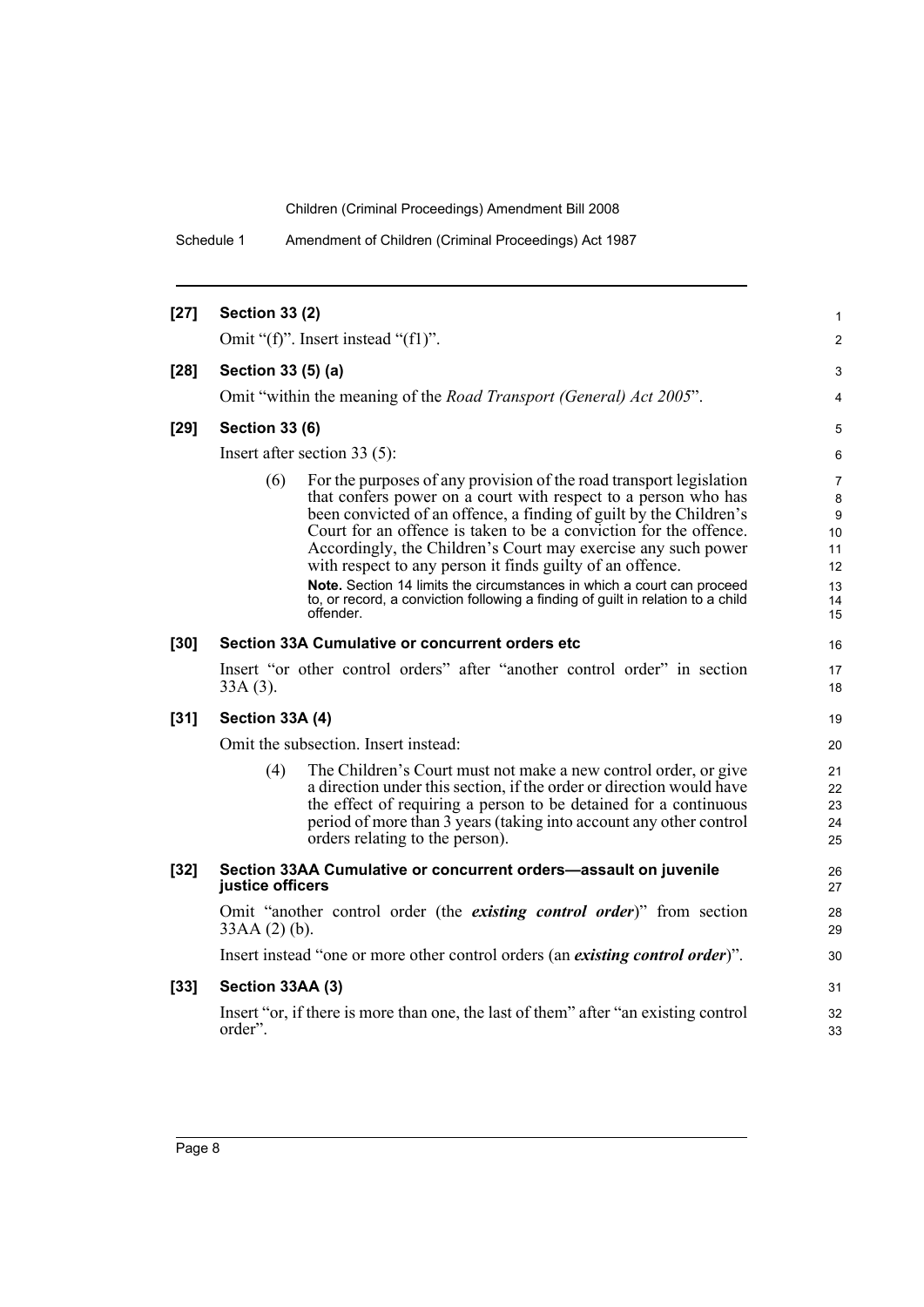| $[34]$ | Section 33AA (5)       |     |                                                                                                                                                                                                                                                                                                          | 1                          |
|--------|------------------------|-----|----------------------------------------------------------------------------------------------------------------------------------------------------------------------------------------------------------------------------------------------------------------------------------------------------------|----------------------------|
|        |                        |     | Omit the subsection. Insert instead:                                                                                                                                                                                                                                                                     | $\overline{\mathbf{c}}$    |
|        | (5)                    |     | The Children's Court must not make a new control order, or give<br>such a direction, if the order or direction would have the effect of<br>requiring a person to be detained for a continuous period of more<br>than 3 years (taking into account any other control orders relating<br>to the person).   | 3<br>4<br>5<br>6<br>7      |
| $[35]$ | children               |     | Section 33C Application of Crimes (Sentencing Procedure) Act 1999 to                                                                                                                                                                                                                                     | 8<br>9                     |
|        |                        |     | Omit "The provisions". Insert instead "Subject to this Act, the provisions".                                                                                                                                                                                                                             | 10                         |
| $[36]$ | Section 33C (d)        |     |                                                                                                                                                                                                                                                                                                          | 11                         |
|        |                        |     | Insert at the end of section $33C$ (c):                                                                                                                                                                                                                                                                  | 12                         |
|        |                        |     | , and                                                                                                                                                                                                                                                                                                    | 13                         |
|        |                        | (d) | a reference in those provisions to a good behaviour bond<br>were a reference to a good behaviour bond imposed under<br>section 33.                                                                                                                                                                       | 14<br>15<br>16             |
| $[37]$ | <b>Section 33C (2)</b> |     |                                                                                                                                                                                                                                                                                                          | 17                         |
|        |                        |     | Insert at the end of section 33C:                                                                                                                                                                                                                                                                        | 18                         |
|        | (2)                    |     | To avoid doubt, Division 2 of Part 3 of the Crimes (Sentencing<br>Procedure) Act 1999 (which relates to victim impact statements)<br>applies to any offence dealt with by the Children's Court that is<br>an offence to which that Division would apply if it were being<br>dealt with by a Local Court. | 19<br>20<br>21<br>22<br>23 |
| $[38]$ |                        |     | Section 33D Non-association and place restriction orders                                                                                                                                                                                                                                                 | 24                         |
|        |                        |     | Omit "section 33 (1) (paragraphs (a)," from section 33D (2).                                                                                                                                                                                                                                             | 25                         |
|        |                        |     | Insert instead "section 33 (subsection $(1)$ $(a)$ $(i)$ ,".                                                                                                                                                                                                                                             | 26                         |
| $[39]$ | <b>Section 33D (5)</b> |     |                                                                                                                                                                                                                                                                                                          | 27                         |
|        |                        |     | Omit "referred to in section 33 (1) (b) or (e)".                                                                                                                                                                                                                                                         | 28                         |
|        |                        |     | Insert instead "under section 33 providing for a person to enter into a good<br>behaviour bond or releasing a person on probation".                                                                                                                                                                      | 29<br>30                   |
| $[40]$ |                        |     | Section 34 Restrictions on the imposition of control orders etc                                                                                                                                                                                                                                          | 31                         |
|        |                        |     | Insert ", $(f1)$ " after " $(f)$ " in section 34 (1).                                                                                                                                                                                                                                                    | 32                         |
|        |                        |     |                                                                                                                                                                                                                                                                                                          |                            |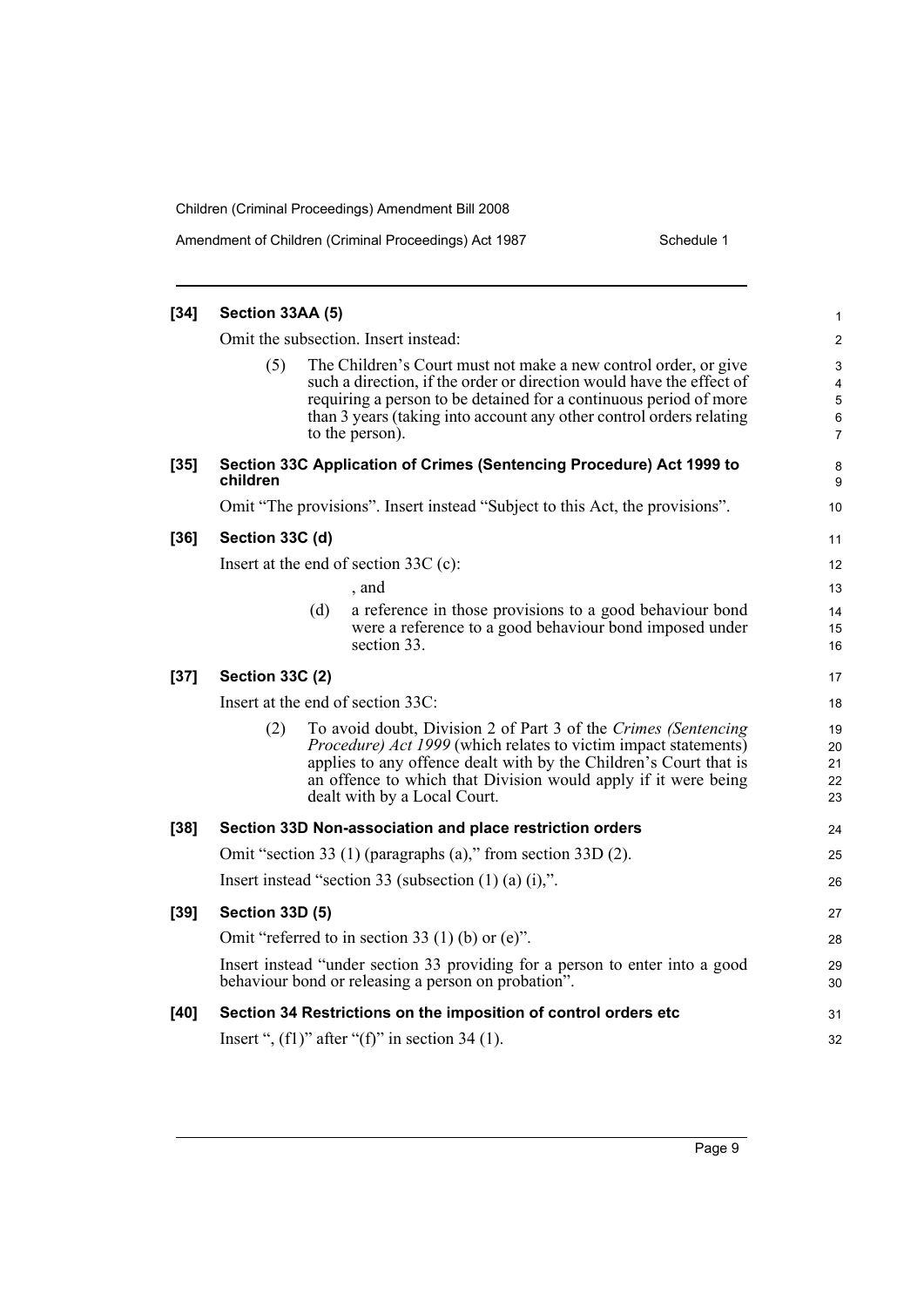Schedule 1 Amendment of Children (Criminal Proceedings) Act 1987

| $[41]$ |                                |     | Section 35 Reasons for decision to be given                                                                                                                                                                                                                                                                                                                                                                                                                                                                                               | 1                                                |
|--------|--------------------------------|-----|-------------------------------------------------------------------------------------------------------------------------------------------------------------------------------------------------------------------------------------------------------------------------------------------------------------------------------------------------------------------------------------------------------------------------------------------------------------------------------------------------------------------------------------------|--------------------------------------------------|
|        |                                |     | Omit " $(f)$ " from section 35 (b). Insert instead " $(f1)$ ".                                                                                                                                                                                                                                                                                                                                                                                                                                                                            | $\overline{2}$                                   |
| $[42]$ | <b>Section 36 Compensation</b> |     |                                                                                                                                                                                                                                                                                                                                                                                                                                                                                                                                           | 3                                                |
|        |                                |     | Omit section 36 (3). Insert instead:                                                                                                                                                                                                                                                                                                                                                                                                                                                                                                      | 4                                                |
|        | (3)                            |     | The maximum amount of compensation that may be awarded is:                                                                                                                                                                                                                                                                                                                                                                                                                                                                                | 5                                                |
|        |                                | (a) | the amount that is equivalent to 10 penalty units (in the<br>case of a person who is under the age of 16 years at the<br>time the order is made), or                                                                                                                                                                                                                                                                                                                                                                                      | 6<br>$\overline{7}$<br>8                         |
|        |                                | (b) | the amount that is equivalent to 20 penalty units (in any<br>other case).                                                                                                                                                                                                                                                                                                                                                                                                                                                                 | 9<br>10                                          |
| $[43]$ |                                |     | Section 38 Destruction of photographs, finger-prints etc                                                                                                                                                                                                                                                                                                                                                                                                                                                                                  | 11                                               |
|        |                                |     | Omit section 38 (1) and (2). Insert instead:                                                                                                                                                                                                                                                                                                                                                                                                                                                                                              | 12                                               |
|        | (1)                            |     | If the Children's Court finds a person not guilty of an offence to<br>which this Division applies, or finds a person guilty of such an<br>offence but makes an order dismissing the charge under section<br>33 (1) (a) (i), the Children's Court is to make an order that<br>requires any photographs, finger-prints and palm-prints, and any<br>other prescribed records (other than records of the Children's<br>Court), relating to the offence to be destroyed.                                                                       | 13<br>14<br>15<br>16<br>17<br>18<br>19           |
|        | (2)                            |     | If the Children's Court finds a person guilty of an offence to<br>which this Division applies and makes any other order in respect<br>of the person under section 33, it may, if it is of the opinion that<br>the circumstances of the case justify its doing so, make an order<br>(whether on the application of the person or otherwise) that<br>requires any photographs, finger-prints and palm-prints, and any<br>other prescribed records (other than records of the Children's<br>Court), relating to the offence to be destroyed. | 20<br>21<br>22<br>23<br>24<br>25<br>$26\,$<br>27 |
| $[44]$ |                                |     | Section 40 Variation of good behaviour bond or probation                                                                                                                                                                                                                                                                                                                                                                                                                                                                                  | 28                                               |
|        | wherever occurring.            |     | Omit "referred to in section 33 (1) (b) or (e)" from section 40 (1) and (2),                                                                                                                                                                                                                                                                                                                                                                                                                                                              | 29<br>30                                         |
|        |                                |     | Insert instead "under section 33 that provides for a person to enter into a good<br>behaviour bond or that releases a person on probation".                                                                                                                                                                                                                                                                                                                                                                                               | 31<br>32                                         |
| $[45]$ |                                |     | Section 41A Provisions applicable where control order suspended<br>subject to good behaviour bond                                                                                                                                                                                                                                                                                                                                                                                                                                         | 33<br>34                                         |
|        |                                |     | Omit section $41A(3)$ (b) and (c). Insert instead:                                                                                                                                                                                                                                                                                                                                                                                                                                                                                        | 35                                               |
|        |                                | (b) | Part 4 of the Crimes (Sentencing Procedure) Act 1999<br>applies to the order under section $33(1)(g)$ , as if the order                                                                                                                                                                                                                                                                                                                                                                                                                   | 36<br>37                                         |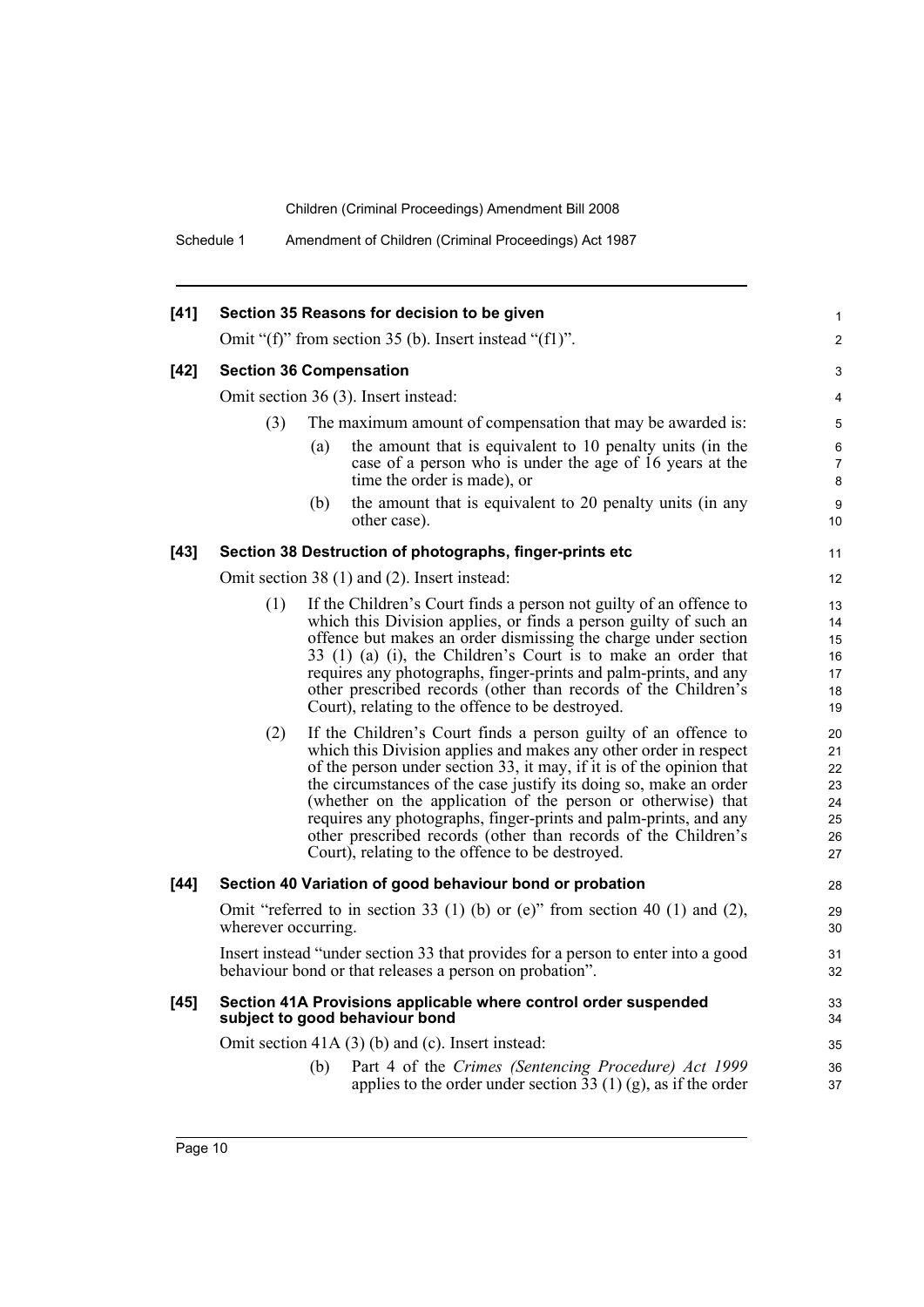| Amendment of Children (Criminal Proceedings) Act 1987 | Schedule 1 |
|-------------------------------------------------------|------------|
|-------------------------------------------------------|------------|

|      |    |     | were a sentence of imprisonment being imposed following<br>the revocation of the good behaviour bond, and section 24<br>of that Act applies in relation to the setting of a non-parole<br>period under that Part.                                                                                                                                                           | $\mathbf{1}$<br>$\overline{2}$<br>3<br>$\overline{\mathbf{4}}$ |
|------|----|-----|-----------------------------------------------------------------------------------------------------------------------------------------------------------------------------------------------------------------------------------------------------------------------------------------------------------------------------------------------------------------------------|----------------------------------------------------------------|
| [46] |    |     | <b>Section 51 Regulations</b>                                                                                                                                                                                                                                                                                                                                               | 5                                                              |
|      |    |     | Omit "under section 33 (1) (b) and (e)" from section 51 (1) (a).                                                                                                                                                                                                                                                                                                            | 6                                                              |
|      |    |     | Insert instead "under section 33 that provide for a person to enter into a good<br>behaviour bond or release a person on probation".                                                                                                                                                                                                                                        | $\overline{7}$<br>8                                            |
| [47] |    |     | <b>Schedule 2 Savings and transitional provisions</b>                                                                                                                                                                                                                                                                                                                       | 9                                                              |
|      |    |     | Insert at the end of clause $1(1)$ :                                                                                                                                                                                                                                                                                                                                        | 10                                                             |
|      |    |     | Children (Criminal Proceedings) Amendment Act 2008                                                                                                                                                                                                                                                                                                                          | 11                                                             |
| [48] |    |     | Schedule 2, Part 14                                                                                                                                                                                                                                                                                                                                                         | 12                                                             |
|      |    |     | Insert after Part 13:                                                                                                                                                                                                                                                                                                                                                       | 13                                                             |
|      |    |     | Part 14 Children (Criminal Proceedings)<br><b>Amendment Act 2008</b>                                                                                                                                                                                                                                                                                                        | 14<br>15                                                       |
|      | 19 |     | <b>Definition</b>                                                                                                                                                                                                                                                                                                                                                           | 16                                                             |
|      |    |     | In this Part:                                                                                                                                                                                                                                                                                                                                                               | 17                                                             |
|      |    |     | <b>amending Act</b> means the Children (Criminal Proceedings)<br>Amendment Act 2008.                                                                                                                                                                                                                                                                                        | 18<br>19                                                       |
|      | 20 |     | Detention of adults in juvenile detention centres                                                                                                                                                                                                                                                                                                                           | 20                                                             |
|      |    |     | An amendment made to section 19 by the amending Act applies<br>in respect of any direction made under that section on or after the<br>commencement of the amendment.                                                                                                                                                                                                        | 21<br>22<br>23                                                 |
|      | 21 |     | <b>Changes to penalty provisions</b>                                                                                                                                                                                                                                                                                                                                        | 24                                                             |
|      |    | (1) | An amendment made to section 33 by the amending Act applies<br>only in respect of an offence committed on or after the<br>commencement of the amendment, except as otherwise provided<br>by this clause.                                                                                                                                                                    | 25<br>26<br>27<br>28                                           |
|      |    | (2) | The amendment made to section 33 (1B) by the amending Act<br>relating to the setting of a non-parole period, and the amendment<br>made to section 41A by the amending Act, extend to proceedings<br>commenced (but not concluded) before the commencement of<br>the amendments (including proceedings for offences committed<br>before the commencement of the amendments). | 29<br>30<br>31<br>32<br>33<br>34                               |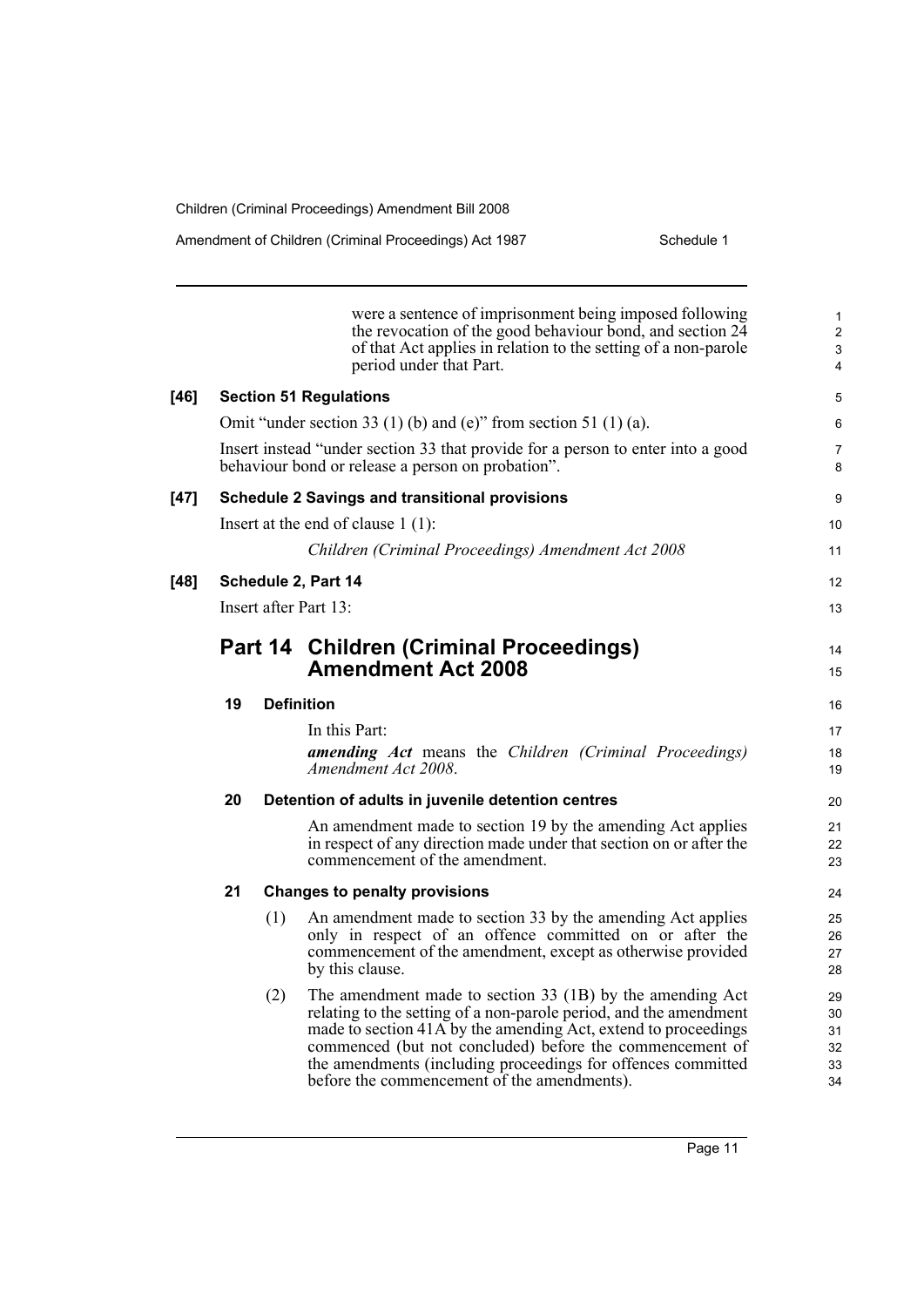| (3) | The amendment made to section 41A by the amending Act                                                                |
|-----|----------------------------------------------------------------------------------------------------------------------|
|     | extends to proceedings in respect of a good behaviour bond<br>entered into before the commencement of the amendment. |
|     |                                                                                                                      |

(4) The amendment to section 41A does not require a non-parole period in respect of an order under section 33  $(1)$  (g) to be set on termination of a good behaviour bond entered into before the commencement of the amendment if the non-parole period was set at the time that the order under section 33  $(1)$  (g) was suspended.

### **22 Change to maximum amount of compensation**

The amendment made to section 36 by the amending Act applies only in respect of offences committed on or after the commencement of the amendment.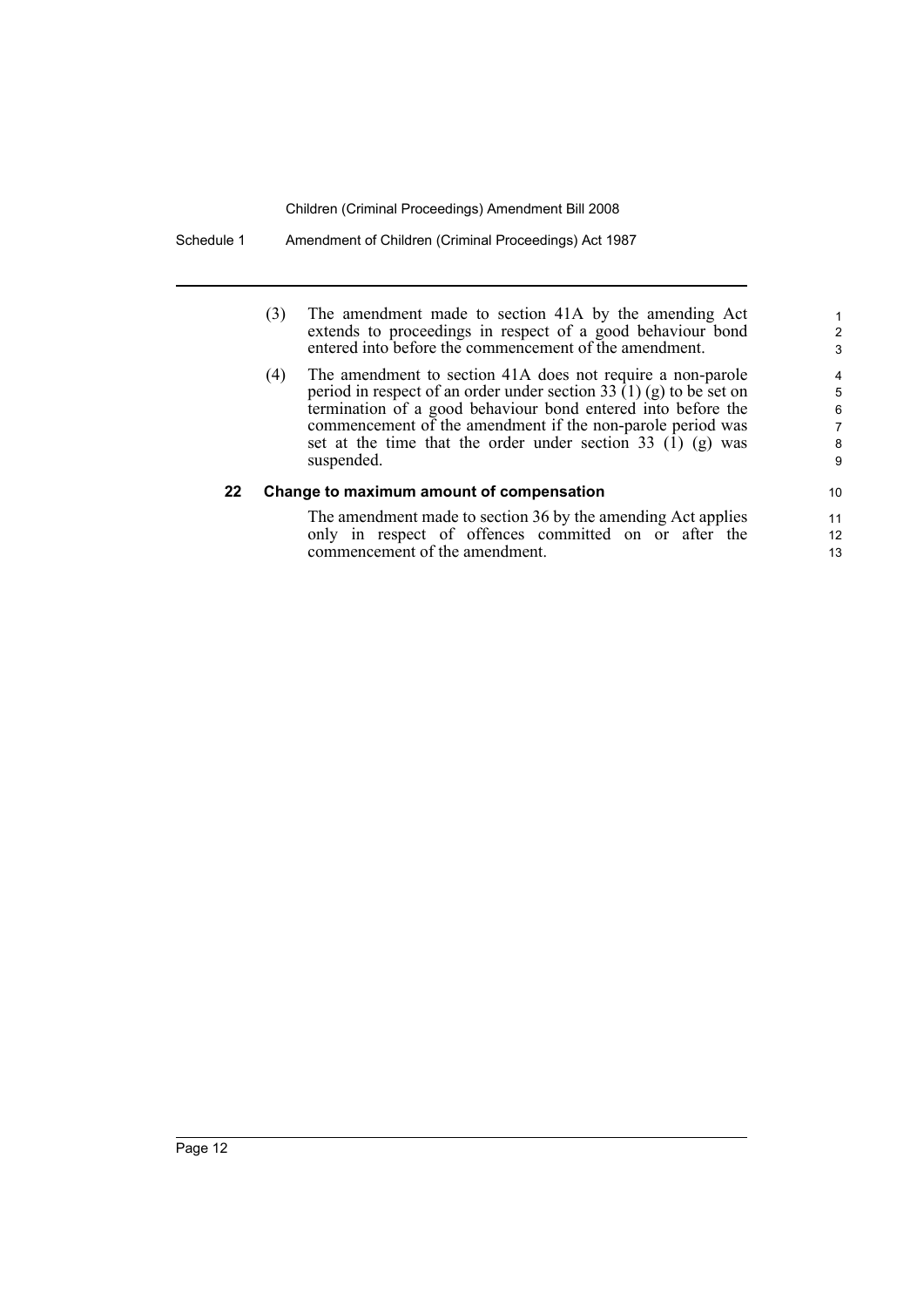Amendment of other Acts Schedule 2

<span id="page-22-0"></span>

| <b>Schedule 2 Amendment of other Acts</b> |                                | $\mathbf{1}$                                                                                                           |                |
|-------------------------------------------|--------------------------------|------------------------------------------------------------------------------------------------------------------------|----------------|
|                                           |                                | (Section 4)                                                                                                            | 2              |
| 2.1                                       |                                | <b>Children (Community Service Orders) Act 1987 No 56</b>                                                              | 3              |
| [1]                                       | <b>Section 3 Definitions</b>   |                                                                                                                        | $\overline{4}$ |
|                                           |                                | Omit the definitions of <i>community service work</i> and <i>work</i> from section 3 (1).                              | 5              |
|                                           |                                | Insert in alphabetical order:                                                                                          | 6              |
|                                           |                                | community service work means any unpaid work, service or                                                               | $\overline{7}$ |
|                                           |                                | activity approved by the Minister, or of a class or description<br>approved by the Minister, and includes any personal | 8<br>9         |
|                                           |                                | development, educational or other program of a class or                                                                | 10             |
|                                           |                                | description approved by the Minister.                                                                                  | 11             |
|                                           |                                | <i>perform</i> community service work includes participate in any                                                      | 12             |
|                                           |                                | personal development, educational or other program that is<br>community service work.                                  | 13<br>14       |
| [2]                                       |                                | Section 5 Making of children's community service orders                                                                | 15             |
|                                           |                                | Insert after section $5(1A)$ :                                                                                         | 16             |
|                                           | (1B)                           | An order under this section may recommend that the community                                                           | 17             |
|                                           |                                | service work to be performed by the person in respect of whom                                                          | 18             |
|                                           |                                | the order is made should include participation in a personal<br>development, educational or other program.             | 19<br>20       |
| [3]                                       |                                | Section 13 Number of hours of community service work                                                                   | 21             |
|                                           |                                | Omit "hours of work" from section 13 (3) (a) and (b), $(3A)$ and $(5)$ , wherever                                      | 22             |
|                                           | occurring.                     |                                                                                                                        | 23             |
|                                           |                                | Insert instead "hours of community service work".                                                                      | 24             |
| [4]                                       | service orders                 | Section 17 Obligations of persons subject to children's community                                                      | 25<br>26       |
|                                           |                                | Omit "work" from section 17(1)(b) and (c) and (2), wherever occurring.                                                 | 27             |
|                                           |                                | Insert instead "community service work".                                                                               | 28             |
| [5]                                       | <b>Section 17 (3)</b>          |                                                                                                                        | 29             |
|                                           | Insert after section $17(2)$ : |                                                                                                                        | 30             |
|                                           | (3)                            | The community service work to be performed by a person in                                                              | 31             |
|                                           |                                | respect of whom a children's community service order is in force                                                       | 32             |
|                                           |                                | (being an order containing a recommendation referred to in                                                             | 33             |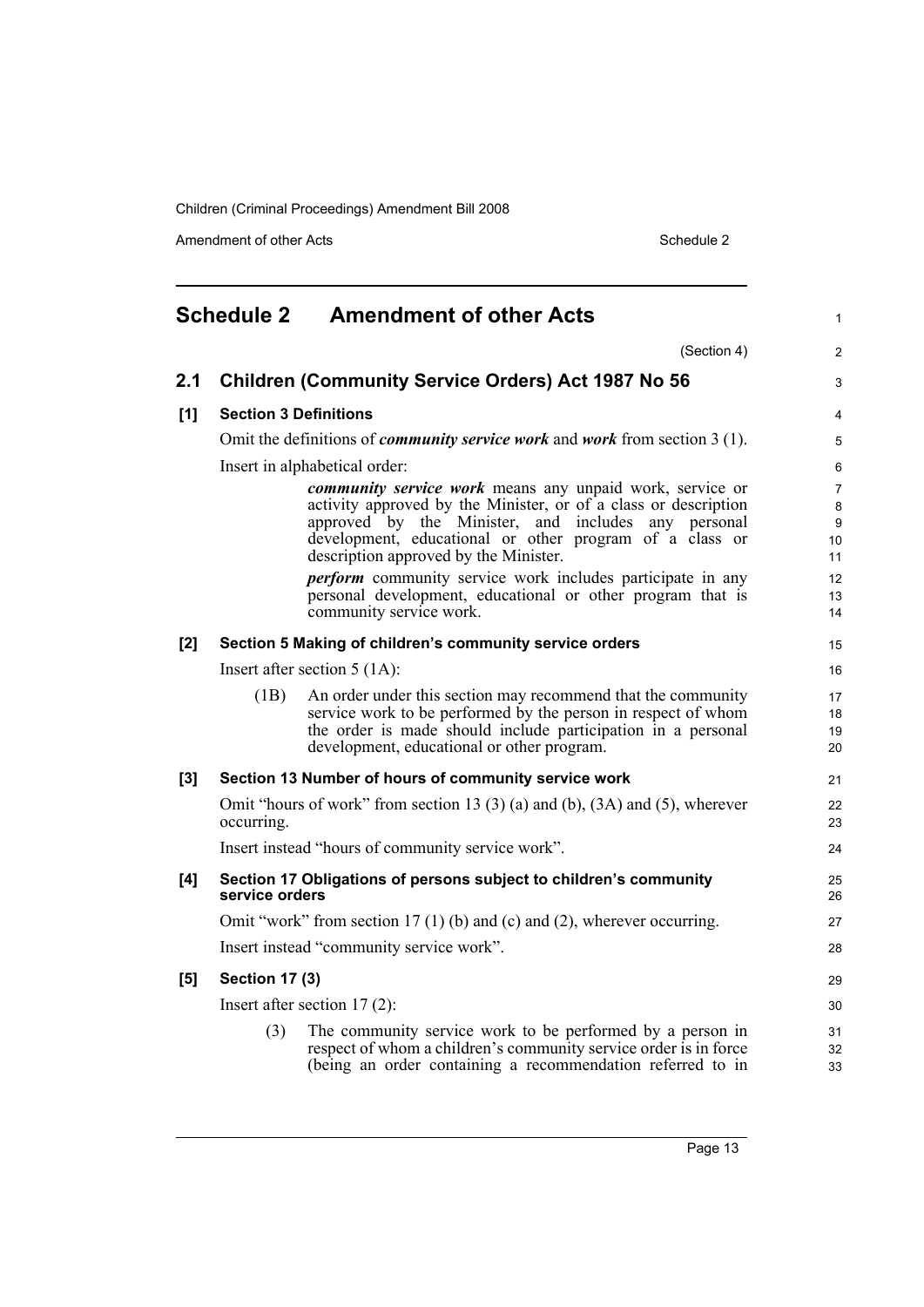Schedule 2 Amendment of other Acts

|                  | section 5 (1B)) must, if practicable, include participation in a<br>personal development, educational or other program.       | $\mathbf{1}$<br>2 |  |  |  |
|------------------|-------------------------------------------------------------------------------------------------------------------------------|-------------------|--|--|--|
| [6]              | <b>Section 18 Directions</b>                                                                                                  | 3                 |  |  |  |
|                  | Omit "work" from section 18 (1) and (1A) wherever occurring.                                                                  | 4                 |  |  |  |
|                  | Insert instead "community service work".                                                                                      | 5                 |  |  |  |
| [7]              | Section 18 (1B)                                                                                                               | 6                 |  |  |  |
|                  | Insert after section 18 (1A):                                                                                                 | $\overline{7}$    |  |  |  |
|                  | Subsection (1) does not apply in respect of participation in a<br>(1B)<br>personal development, educational or other program. | 8<br>9            |  |  |  |
| [8]              | Part 6, heading                                                                                                               | 10                |  |  |  |
|                  | Omit "work incidents". Insert instead "community service work".                                                               | 11                |  |  |  |
| [9]              | Sections 26B, 26C (except heading), 26D (except heading) and 26F                                                              | 12                |  |  |  |
|                  | Omit "work" wherever occurring. Insert instead "community service work".                                                      | 13                |  |  |  |
| $[10]$           | <b>Schedule 1 Savings and transitional provisions</b>                                                                         | 14                |  |  |  |
|                  | Insert at the end of clause $1(1)$ :                                                                                          | 15                |  |  |  |
|                  | Children (Criminal Proceedings) Amendment Act 2008, to the<br>extent that it amends this Act                                  | 16<br>17          |  |  |  |
| [11]             | Schedule 1, clause 4                                                                                                          |                   |  |  |  |
|                  | Insert after clause 3:                                                                                                        |                   |  |  |  |
|                  | 4<br>Provisions consequent on enactment of Children (Criminal<br><b>Proceedings) Amendment Act 2008</b>                       | 20<br>21          |  |  |  |
|                  | Any approval of the Minister or the Director-General in respect                                                               | 22                |  |  |  |
|                  | of work under this Act that is in force immediately before the<br>repeal of the definition of work by the Children (Criminal  | 23<br>24          |  |  |  |
|                  | <i>Proceedings) Amendment Act 2008</i> is taken, on that repeal, to be                                                        | 25                |  |  |  |
|                  | an approval in respect of community service work.                                                                             | 26                |  |  |  |
| 2.2 <sub>2</sub> | <b>Criminal Procedure Act 1986 No 209</b>                                                                                     | 27                |  |  |  |
|                  | Section 210 Penalties applying to traffic offences committed by children                                                      | 28                |  |  |  |
|                  | Insert at the end of paragraph (d) of the definition of <i>traffic offence</i> in section                                     |                   |  |  |  |
|                  | $210(4)$ :                                                                                                                    | 30                |  |  |  |
|                  | or                                                                                                                            | 31                |  |  |  |
|                  | the Motor Accidents Compensation Act 1999,<br>(e)                                                                             | 32                |  |  |  |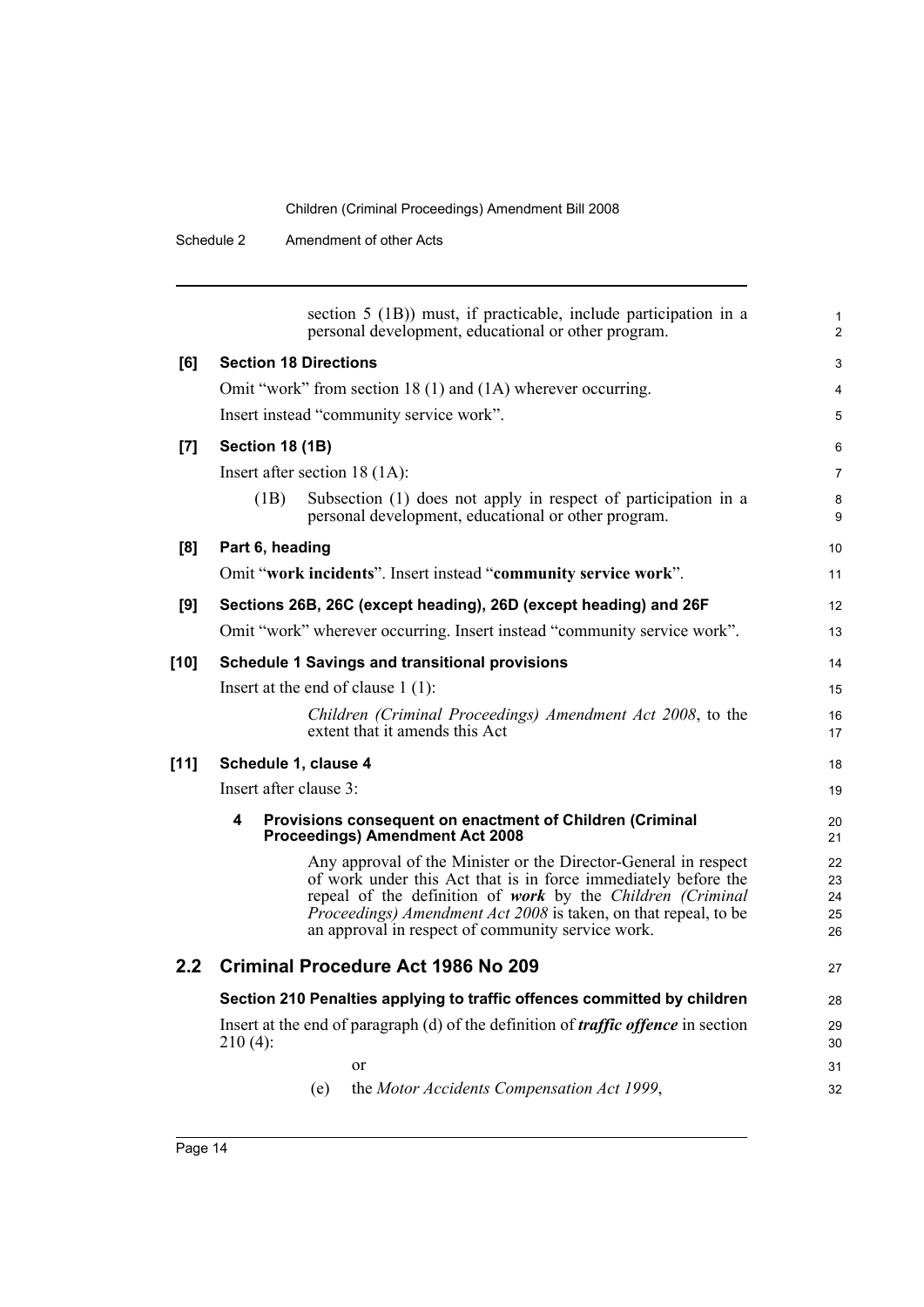Consequential amendments to other legislation Schedule 3 Schedule 3

#### <span id="page-24-0"></span>**Schedule 3 Consequential amendments to other legislation** (Section 5) **3.1 Children (Criminal Proceedings) Regulation 2005 [1] Clause 7 Conditions that may be imposed on certain orders** Omit "under section 33 (1) (b) or (e) of the Act". Insert instead "under section 33 of the Act that provides for the child to enter into a good behaviour bond or releases the child on probation". **[2] Clause 7 (2)** Insert at the end of clause 7: (2) If the Children's Court makes an order releasing a person on probation under section 33 (1) (e) of the Act and also makes an order requiring the person to perform community service work under section  $33(1)(f)$  of the Act, the order releasing the person on probation may include a condition that requires the person to comply with the community service work order. **3.2 Children (Interstate Transfer of Offenders) Act 1988 No 85 Section 3 Definitions** Omit "order under section 33 (1) (b), (e) or (f)" from paragraph (b) (ii) of the definition of *young offender*. Insert instead "order providing for the person to enter into a good behaviour bond, releasing the person on probation or requiring the person to perform community service work under section 33". **3.3 Crimes (Administration of Sentences) Act 1999 No 93 [1] Section 4 Application of Part** Insert after section 4 (1) (d): (d1) any person the subject of an order under section 33 (1) (g) of the *Children (Criminal Proceedings) Act 1987* by which the Children's Court has committed the person to the control of the Minister administering this Act, and 1  $\mathfrak{p}$ 3 4 5 6 7 8 9 10 11 12 13 14 15 16 17 18 19  $20$ 21  $22$ 23 24 25 26 27  $28$  $29$ 30